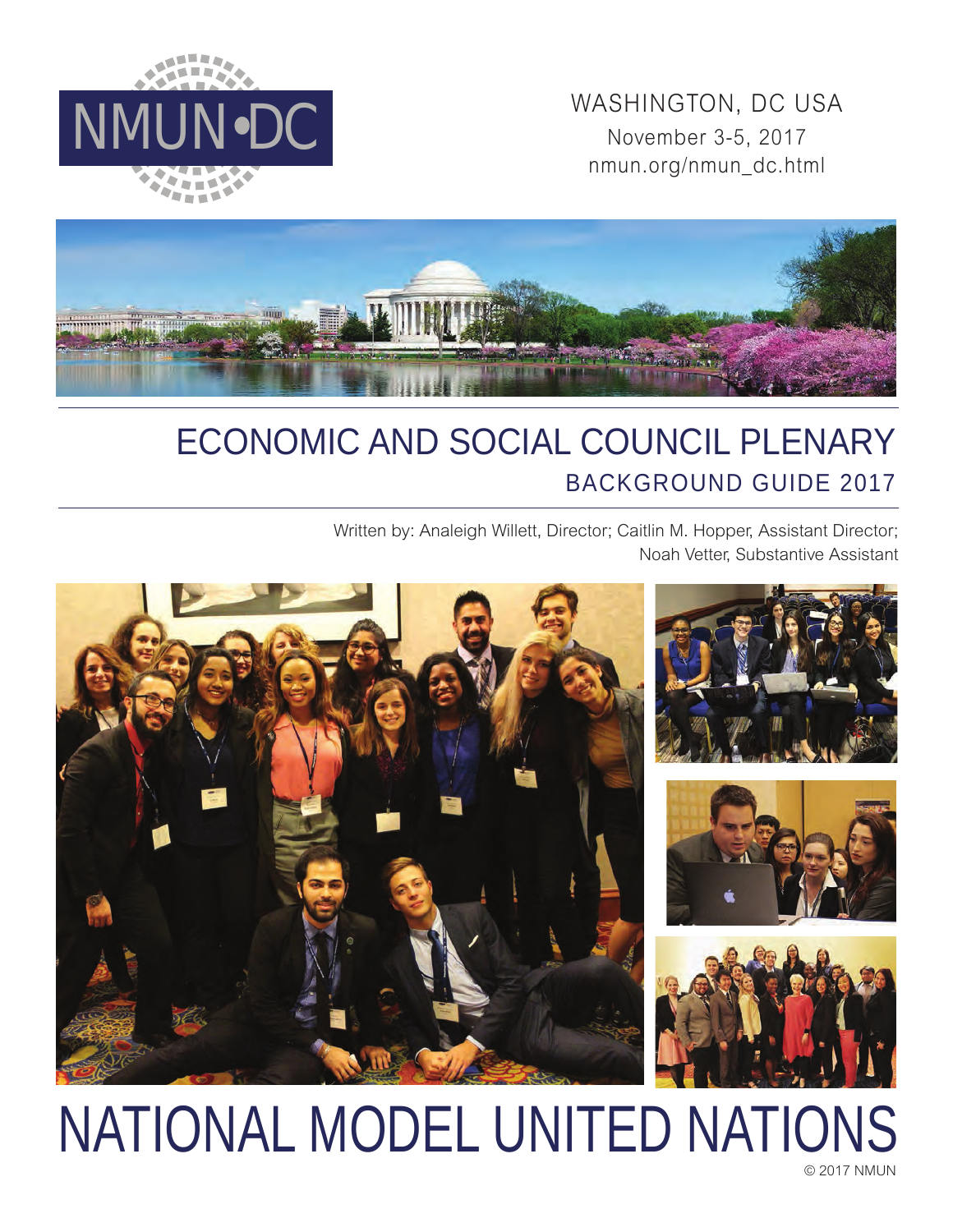

# **NATIONAL MODEL UNITED NATIONS**

THE WORLD'S LARGEST UNIVERSITY-LEVEL SIMULATION • SINCE 1927 2945 44th Avenue South • Minneapolis, MN 55406 www.nmun.org • info@nmun.org • 612.353.5649



Dear Delegates,

Welcome to the 2017 National Model United Nations Conference in Washington, DC (NMUN•DC)! We are pleased to introduce you to our committee, the Economic and Social Council (ECOSOC). This year's staff is: Director Analeigh Willett and Assistant Director Caitlin Hopper. Ana completed her B.A. in International Studies and World Languages in 2016 and is currently working on her Master's of Science in Political Science, focusing on Sustainable Development and International Political Economy. This will be her third year on DC staff, and she is excited to return to NMUN•DC. Caitlin graduated with a B.A. in International Studies from the University of Wisconsin Oshkosh. She lives in Washington DC and is currently working at the International Food Policy Research Institute. While this is her third NMUN Conference on staff, this will be her first year on NMUN•DC staff. She is looking forward to an interesting and engaging conference!

The topics under discussion for ECOSOC are:

- 1. Mainstreaming a Gender Perspective into all Policies and Programmes of the United Nations
- 2. Implementing Policies that Support Restorative Justice

The Economic and Social Council is an important organization within the UN system, and serves as the UN's central platform for debate on economic issues and sustainable development. ECOSOC offers a forum for the international community to communicate, offer financial assistance, and share ideas on a wide variety of issues related to economic sustainability, whilst adhering to already agreed upon development cooperation effectiveness principles. Working closely with governments and other stakeholders, ECOSOC is a crucial coordinator in the implementation and monitoring of the Sustainable Development Goals (SDGs).

This Background Guide serves as an introduction to the topics for this committee. However, it is not intended to replace individual research. We encourage you to explore your Member State's policies in depth and use the Annotated Bibliography and Bibliography to further your knowledge on these topics. In preparation for the Conference, each delegation will submit a [Position Paper](http://nmun.org/dc_position_papers.html) by 11:59 p.m. (Eastern) on 13 October 2017 in accordance with the guidelines in the *[NMUN Position Paper Guide](http://nmun.org/downloads/NMUNPPGuide.pdf)*.

Two resources, to download from the [NMUN website,](http://nmun.org/dc_preparations.html) that serve as essential instruments in preparing for the Conference and as a reference during committee sessions are the:

- 1. *[NMUN Delegate Preparation Guide](http://nmun.org/downloads/NMUNDelegatePrepGuide.pdf)* explains each step in the delegate process, from pre-Conference research to the committee debate and resolution drafting processes. Please take note of the information on plagiarism, and the prohibition on pre-written working papers and resolutions. Delegates should not start discussion on the topics with other members of their committee until the first committee session.
- 2. *[NMUN Rules of Procedure](http://nmun.org/downloads/NMUNRules.pdf)* include the long and short form of the rules, as well as an explanatory narrative and example script of the flow of procedure.

In addition, please review the mandatory [NMUN Conduct](http://nmun.org/policies_codes.html) Expectations on the NMUN website. They include the Conference dress code and other expectations of all attendees. We want to emphasize that any instances of sexual harassment or discrimination based on race, gender, sexual orientation, national origin, religion, age, or disability will not be tolerated.

If you have any questions concerning your preparation for the committee or the Conference itself, please contact the Deputy Secretary-General, Jess Mace, at [dsg.dc@nmun.org.](mailto:dsg.dc@nmun.org)

We wish you all the best in your preparations and look forward to seeing you at the Conference!

Analeigh Willett, *Director* Caitlin Hopper, *Assistant Director*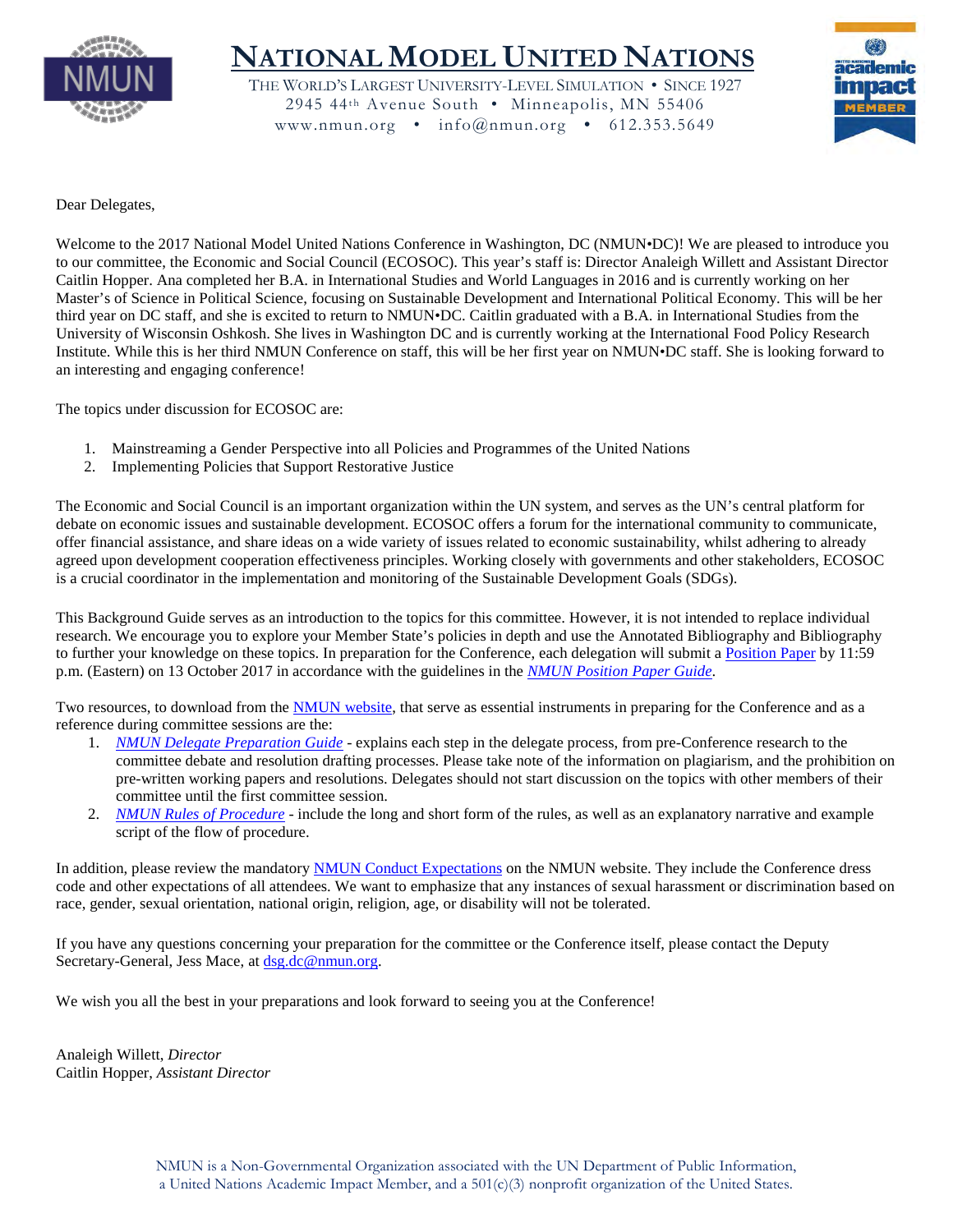

# **Committee Overview**

#### *Introduction*

Chapter X of the *Charter of the United Nations* (1945) established the Economic and Social Council (ECOSOC) as a founding body and one of the six principal organs of the United Nations (UN).<sup>1</sup> ECOSOC indirectly oversees the allocation of 70% of UN resources through its oversight of 14 specialized agencies and 13 functional and regional commissions.<sup>2</sup> The Council is mandated to serve as a main body for policy dialogue on economic, social, cultural, educational, and healthrelated topics; to review and advise Member States and other UN

The **United Nations Economic and Social Council (ECOSOC)** is one of the six primary organs of the UN. Under the authority of the *Charter of the United Nations*, ECOSOC is mandated to address economic and social matters. It submits an annual report to the General Assembly.

entities on matters within this mandate; and to lead discussion on the implementation of the international development framework.<sup>3</sup>

ECOSOC has undergone several reforms since its inception. In the 1960s and 1970s, developing Member States broadened the agenda of the UN and sought a stronger focus on urgent issues such as the promotion of development and the elimination of poverty.<sup>4</sup> The General Assembly then adopted resolution 32/197 in 1977.<sup>5</sup> This resolution addressed the "Restructuring of economic and social sectors of the United Nations System" and attempted to make ECOSOC more effective by increasing coordination with its subsidiary bodies.<sup>6</sup> To avoid any duplication of work due to broad mandates, General Assembly resolution 50/227 of 1995 on "further measures for the restructuring and revitalization of the United Nations in the economic, social and related fields" clarified that the role of the General Assembly is to provide policy guidance while ECOSOC's focus is on coordination of work.<sup>7</sup> This interpretation was reinforced by General Assembly resolution 57/270B in 2002 on "integrated and coordinated implementation of and follow-up to the outcomes of the major United Nations conferences and summits in the economic and social fields."<sup>8</sup>

The General Assembly implemented further reforms over the past several years to strengthen the working methods of ECOSOC through resolution 68/1 of 2013 on the topic of strengthening the ECOSOC.<sup>9</sup> The 2013 reforms included an expansion of its functions and powers to enable ECOSOC to take the lead on identifying and discussing emerging challenges; to act as a policy forum for global leaders, especially concerning the integration of sustainable development efforts; and to provide a platform of accountability for all levels of monitoring and reporting on universal commitments.<sup>10</sup> These reforms reinforced ECOSOC's critical role in preparing, monitoring, implementing, and facilitating global discussions around the Sustainable Development Goals (SDGs).<sup>11</sup>

#### *Governance, Structure, and Membership*

ECOSOC is comprised of 54 members, each of which is elected by the General Assembly for overlapping three-year terms.<sup>12</sup> The members are elected according to the geographical distribution of Member States to achieve equal representation from all regions and levels of development: 14 seats are allocated to African Member States, 11 to Asian Member States, six to Eastern European Member States, 10 to Latin American and Caribbean Member States, and 13 to Western European and Other Member States.<sup>13</sup> Each member has one representative and one vote in

 $\overline{a}$ 

9 UN ECOSOC, *About ECOSOC*, 2017.

<sup>1</sup> UN ECOSOC, *About ECOSOC*, 2017.

<sup>2</sup> Educational Broadcasting Corporation, *Kofi Annan – Center of the Storm: Who Does What?*, 2016.

<sup>3</sup> UN ECOSOC, *About ECOSOC*, 2017.

<sup>4</sup> Rosenthal, *The Economic and Social Council of the United Nations*, 2005, p. 20.

<sup>5</sup> Ibid, p. 19.

<sup>6</sup> Ibid.

 $<sup>7</sup>$  Ibid.</sup>

<sup>8</sup> Ibid, p. 20.

<sup>10</sup> UN ECOSOC, *The New ECOSOC – Overview of Functions and Working Methods*, 2014.

<sup>11</sup> UN ECOSOC, *Millennium Development Goals and post-2015 Development Agenda*, 2017.

<sup>12</sup> *Charter of the United Nations*, 1945, Ch. X; UN ECOSOC, *ECOSOC Members*, 2017.

<sup>13</sup> UN ECOSOC, *ECOSOC Members*, 2017; *Charter of the United Nations*, 1945, Ch. X, Art. 61.1-2.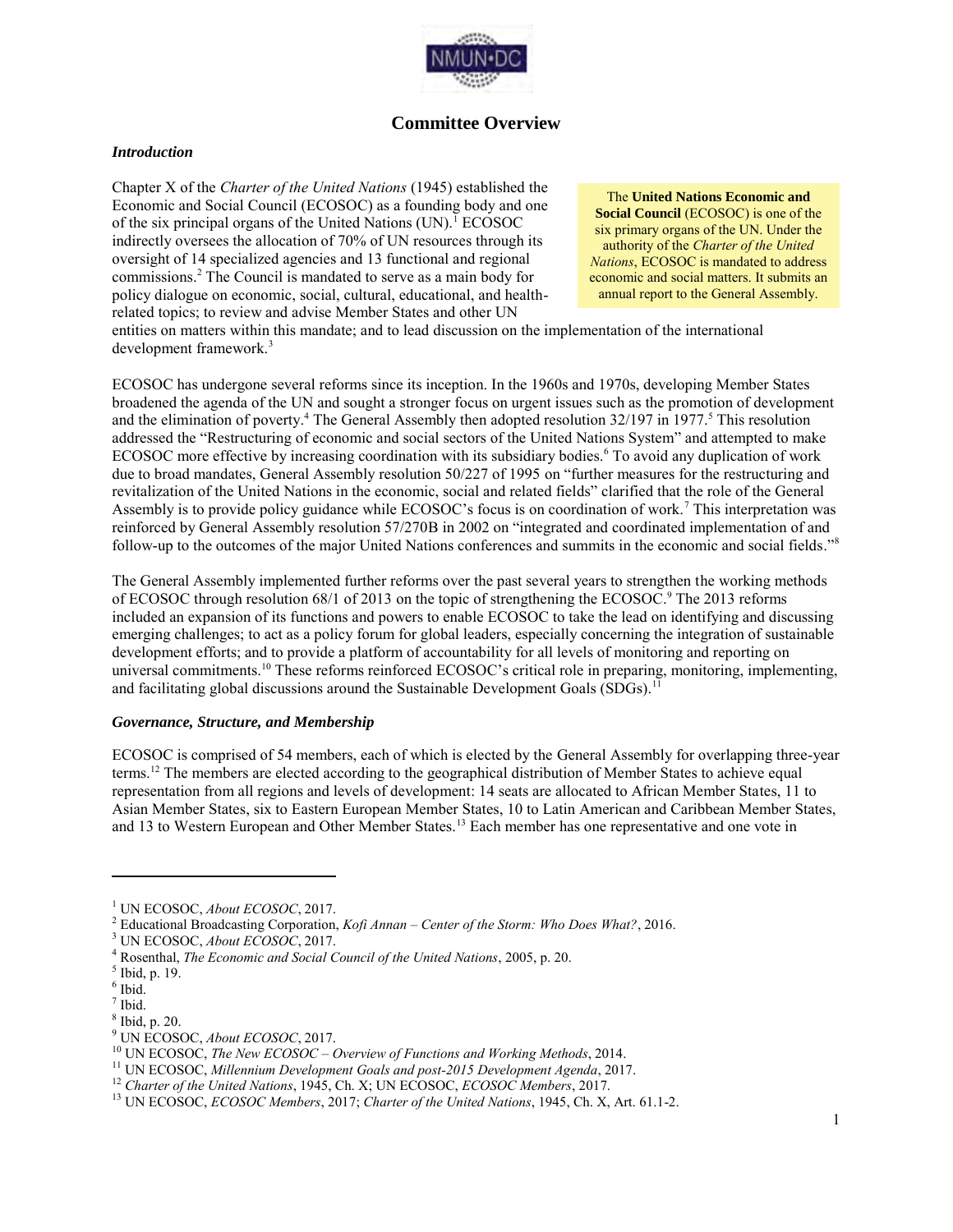

ECOSOC, and all decisions are made by a simple majority of those members present and voting.<sup>14</sup> ECOSOC is governed by a President, Vice-President, and Rapporteur, in tandem with a Bureau consisting of five representatives, the President and four Vice-Presidents.<sup>15</sup> All of these representatives are elected to one-year terms at the outset of each session.<sup>16</sup> The Bureau is responsible for setting ECOSOC's agenda, devises action plans, and collaborates with the Secretariat on administrative duties.<sup>17</sup> Its presidency rotates equally among regional blocs. The President of ECOSOC for 2017 is His Excellency Mr. Fredrick Musiiwa Makamure Shava of Zimbabwe.<sup>18</sup> The Vice Presidents represent the Czech Republic, Chile, Germany, and Pakistan.<sup>19</sup>

ECOSOC meets twice annually for one organizational session and one substantive session.<sup>20</sup> During organizational sessions, items such as agenda setting and elections to the Bureau take place.<sup>21</sup> During substantive sessions, meetings are divided into five segments focusing on separate thematic aspects of the Council's work.<sup>22</sup> The working methods of the Council were further reformed through General Assembly resolution 68/1 in 2013, and its substantive work is now organized as follows:

- High-level Segment (HLS): The HLS includes a thematic Annual Ministerial Review, a biannual Development Cooperation Forum (DCF), and ministerial-level meetings of the Highlevel Political Forum on Sustainable Development (HLPF).<sup>23</sup>
- Integration Segment: This segment consolidates important messages on primary themes and action-oriented recommendations from the Council system to harmonize the work of ECOSOC members, subsidiary bodies, and stakeholders.<sup>24</sup>
- Operational Activities for Development Segment: Monitoring the follow-up to the Quadrennial Comprehensive Policy Review recommendations and alignment with the work of the specialized agencies, this segment helps ECOSOC provide efficient coordination for UN programs and funds.<sup>25</sup>
- Coordination and Management Meetings: At these meetings, the Council reviews the work of its subsidiary bodies and considers the coordination of work across thematic issues within its mandate, such as gender mainstreaming.<sup>26</sup> The Council works closely with the Secretariat of the Chief Executives Board for Coordination during these meetings.<sup>27</sup>
- Humanitarian Affairs: This segment serves as a thematic forum for discussing operational challenges and normative progress on humanitarian policy.<sup>28</sup>

ECOSOC oversees 14 subsidiary bodies that hold their own sessions and provide recommendations, draft resolutions, and annual reports to the Council.<sup>29</sup> The two most common types of subsidiary bodies are functional and regional commissions, but other subsidiary bodies include standing, ad hoc, and other related bodies and

<sup>14</sup> UN ECOSOC, *Rules of Procedure of the Economic and Social Council (E/5715/Rev.2)*, 1992, p. 22; *Charter of the United Nations*, 1945, Ch. X.

<sup>15</sup> UN ECOSOC, *Rules of Procedure of the Economic and Social Council (E/5715/Rev.2)*, 1992, p. 9.

 $16$  Ibid.

<sup>17</sup> UN ECOSOC, *Bureau*, 2017.

<sup>18</sup> UN ECOSOC, *President of ECOSOC*, 2017.

<sup>19</sup> UN ECOSOC, *Bureau*, 2017.

<sup>20</sup> UN ECOSOC, *Rules of Procedure of the Economic and Social Council (E/5715/Rev.2)*, 1992, p. 8.

 $21$  Ibid.

 $^{22}$  Ibid.

<sup>23</sup> UN ECOSOC, *The New ECOSOC – Overview of Functions and Working Methods*, 2014; UN ECOSOC, *Development Cooperation Forum,* 2017.

<sup>24</sup> UN ECOSOC, *The New ECOSOC – Overview of Functions and Working Methods*, 2014.

 $25$  Ibid.

<sup>26</sup> Ibid.

 $27$  Ibid.

<sup>28</sup> UN ECOSOC, *2014 Humanitarian Affairs Segment*, 2014.

<sup>29</sup> UN Dag Hammarskjöld Library, *Functional Commissions*, 2014.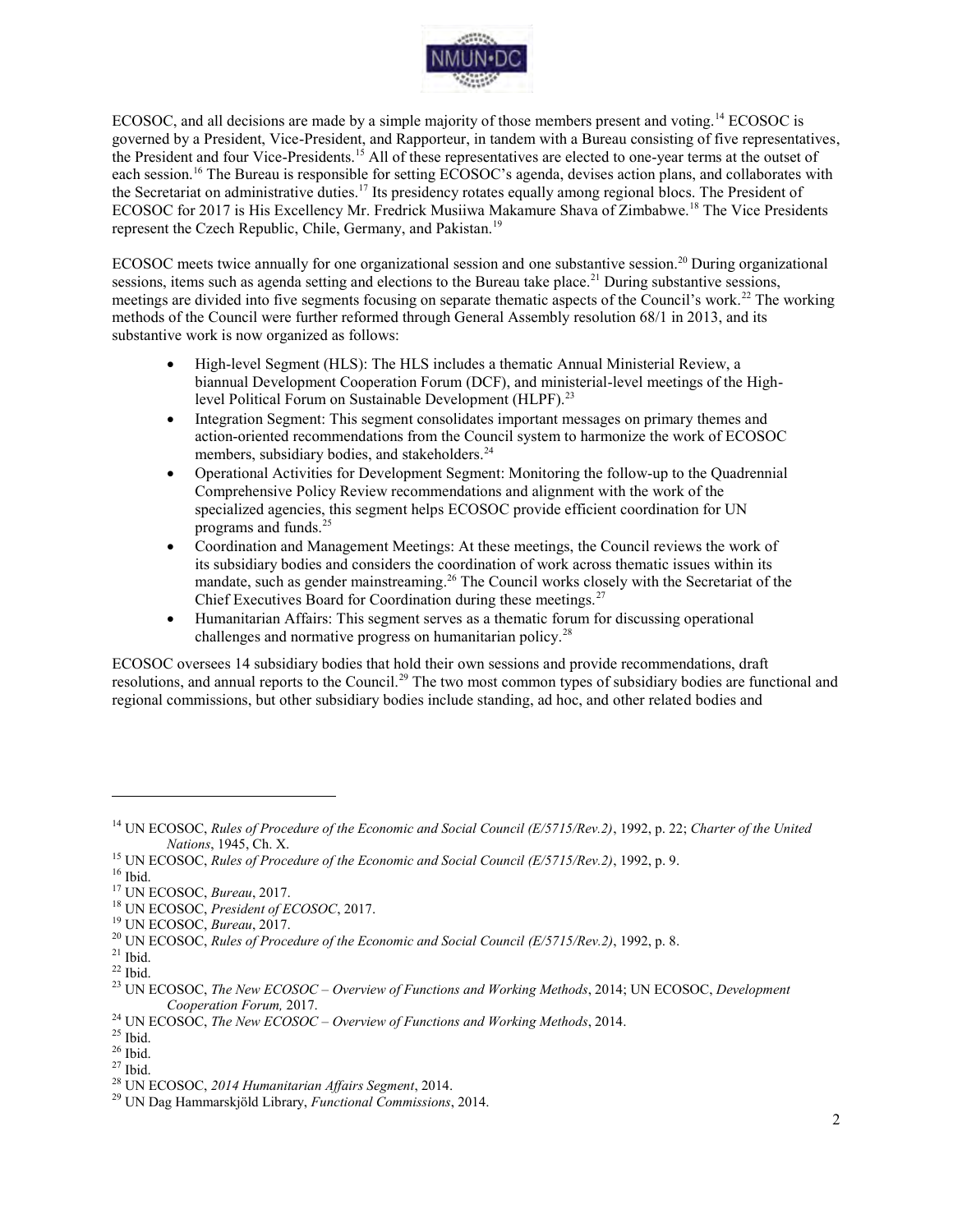

committees.<sup>30</sup> Specific methods of work have been adopted within each subsidiary organ to align with the mandate of each entity and are updated regularly.<sup>31</sup> Types of subsidiary bodies include:

- Functional Commissions: The nine functional commissions are "deliberative bodies whose role is to consider and make recommendations on issues in their areas of responsibility and expertise."<sup>32</sup> Functional commissions, in particular, have a responsibility to follow-up on the thematic considerations of major UN conferences and take measureable action in accordance with the role of ECOSOC.<sup>33</sup>
- Regional Commissions: The five regional commissions aim to foster economic integration, oversee the implementation of regional sustainable development initiatives, and help address economic and social issues in sub-regions by promoting multilateral dialogue, cooperation, and collaboration within and between regions.<sup>34</sup> As regional commissions target problems and challenges within their geographical scope, members in most cases are Member States from these regions. $35$
- Expert Bodies Composed of Governmental Experts: The seven bodies that fall into this category are focused on specific topics that ECOSOC has identified as important and deserving of additional attention or particular expertise.<sup>36</sup> These bodies consider issues falling within the more narrow scope of the Council's work with explicit mandates to improve the information, guidance, policy or regulations on the issue, with the particular aim of providing coherence and consistency at the international level.<sup>37</sup>

#### *Mandate, Functions, and Powers*

The *Charter of the United Nations* mandates ECOSOC to "make or initiate studies and reports with respect to international economic, social, cultural, educational, health, and related matters," including human rights and freedoms, to the General Assembly and its specialized agencies.<sup>38</sup> ECOSOC may also provide information and may assist the Security Council when necessary.<sup>39</sup> As emphasized by recent reforms accentuating this role, ECOSOC also provides coordination, monitoring, and advice to UN programs, agencies, and funds on international development policies and their implementation.<sup>40</sup> Examples of this coordination role include facilitating cooperation between economic institutions like the World Bank and International Monetary Fund in 1998 and establishing what has become ECOSOC's High-level Segment in 2007.<sup>41</sup>

ECOSOC fulfills its mandate under the overall authority of the General Assembly and with the consultation of a broad range of civil society actors (CSAs).<sup>42</sup> As of August 2016 there were more than 4,500 non-governmental organizations (NGOs) with consultative status that may attend and participate in various UN meetings, conferences, and special sessions to voice their concerns to the international community.<sup>43</sup> Consultative status is given by

<sup>30</sup> UN ECOSOC, *Subsidiary Bodies of ECOSOC*, 2017.

<sup>&</sup>lt;sup>31</sup> UN General Assembly, *Format and organizational aspects of the high-level political forum on sustainable development (A/RES/67/290)*, 2013, p. 7.

<sup>32</sup> UN Dag Hammarskjöld Library, *Functional Commissions*, 2014.

<sup>33</sup> UN ECOSOC, *Further measures for the restructuring and revitalization of the United Nations in the economic, social and related field (E/RES/1998/46)*, 1998, p. 76.

<sup>34</sup> UN Regional Commissions New York Office, *About*, 2016.

<sup>35</sup> New Zealand Ministry of Foreign Affairs and Trade, *United Nations Handbook 2016-17*, 2016.

<sup>36</sup> UN Group of Experts on Geographical Names, *Overview*, 2017.

<sup>37</sup> UN ECOSOC, *Subsidiary Bodies of ECOSOC*, 2017.

<sup>38</sup> *Charter of the United Nations*, 1945, Art. 62.

<sup>39</sup> Ibid, Art. 62-63, 65.

<sup>40</sup> UN ECOSOC, *Progress in the implementation of General Assembly resolution 67/226 on the quadrennial comprehensive policy review of operational activities for development of the United Nations system (E/RES/2013/5)*, 2013, p. 1.

<sup>40</sup> UN ECOSOC, *About ECOSOC*, 2017; UN ECOSOC, *The New ECOSOC – Overview of Functions and Working Methods*, 2014.

<sup>41</sup> UN General Assembly, *Strengthening of the Economic and Social Council (A/RES/61/16)*, 2006, p. 2.

<sup>42</sup> UN DESA NGO Branch, *Introduction to ECOSOC Consultative Status*, 2017.

<sup>43</sup> Ibid.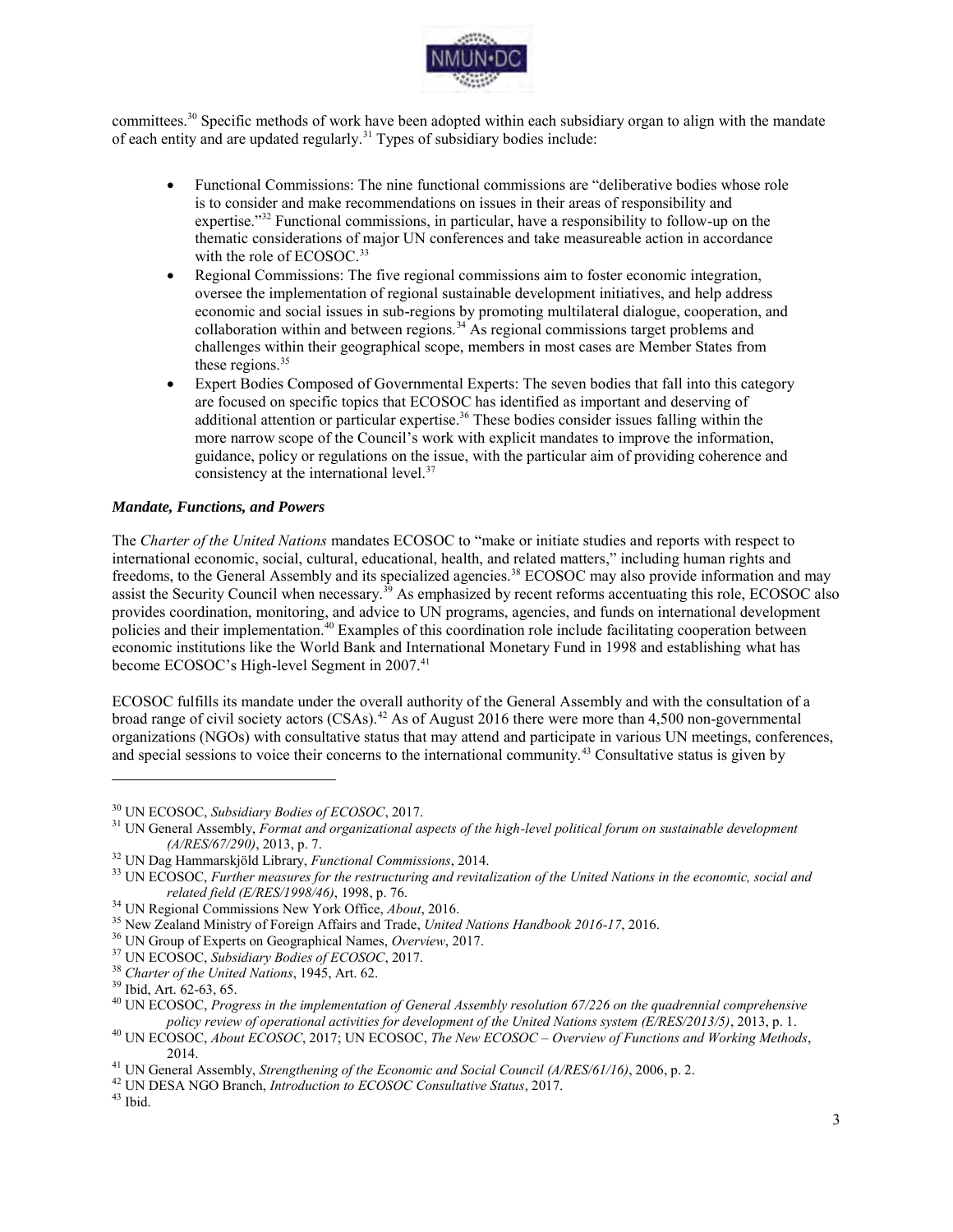

ECOSOC's Committee on NGOs, which was established in 1946 and is comprised of 19 Member States.<sup>44</sup> The Committee on NGOs directly reports to ECOSOC on the procedural and substantive matters raised by CSAs.<sup>45</sup> ECOSOC resolution 1996/31 of 24 July 1996, entitled "consultative relationship between the United Nations and non-governmental organizations," defines the principles, eligibility requirements, rules, procedures, obligations, and responsibilities for NGOs and the UN in establishing the consultative relationship.<sup>46</sup> A requirement for every NGO with consultative status is to submit a report every four years that details their activities, known as a quadrennial report.<sup>47</sup> In the latest report from the 30 January-8 February 2017 session, the Committee granted consultative status to 269 NGOs, deferred an additional 221 NGOs for consideration, and reviewed quadrennial reports.<sup>48</sup>

#### *Recent Sessions and Current Priorities*

One of the key priorities of the Council is to manage the transition from the Millennium Development Goals to the post-2015 development agenda and the SDGs.<sup>49</sup> 2017 marks the 71<sup>st</sup> session of ECOSOC and carries the theme of "eradicating poverty in all its forms and dimensions through promoting sustainable development, expanding opportunities and addressing related challenges."<sup>50</sup> An important consideration in ECOSOC's 2017 agenda is the adoption by the General Assembly of the "quadrennial comprehensive policy review of operational activities for development in the United Nations system" in December 2016.<sup>51</sup> The 2016 Quadrennial Comprehensive Policy Review (QCPR) will be especially important in guiding ECOSOC's work, as it is the first QCPR adopted in the post-2015 development era and serves as a guide for the implementation of the SDGs.<sup>52</sup> The QCPR serves to define the way the UN development system as a whole carries out its activities. It specifically addresses categories, including current contributions, funding for operational activities, strengthening governance, improving functioning, and monitoring and reporting.<sup>53</sup> Additionally, the QCPR provides specific mandates for all UN entities, including further implementing the SDGs and promoting gender mainstreaming through the System-wide Action Plan on Gender Equal and the Empowerment of Women.<sup>54</sup>

As one of the most active bodies in the UN system, ECOSOC holds meetings throughout the year.<sup>55</sup> In 2017 its meetings have included the multi-stakeholder forum on science, technology and innovation for the SDGs; the forum on financing for development; 2017 special meeting of ECOSOC on "innovations in infrastructure development and promoting sustainable industrialization;" and the role of youth in poverty eradication and promoting prosperity in a changing world #YOUTH2030.<sup>56</sup> Of special importance in ECOSOC meetings is the HLPF, which replaced the UN Commission on Sustainable Development through ECOSOC resolution 2013/19, entitled "Conclusion of the work of the Commission on Sustainable Development," has been critical to the coordination, implementation, and development of accountability measures for the SDGs.<sup>57</sup> A more balanced and holistic approach is being utilized to address poverty, inequality, climate change, financing for development, and promoting peaceful and inclusive

<sup>44</sup> UN DESA, *Committee on NGOs convenes for first session of 2014*, 2014; UN DESA NGO Branch, *The Committee on NGOs*, 2017.

<sup>45</sup> UN DESA NGO Branch, *Introduction to ECOSOC Consultative Status*, 2017.

<sup>46</sup> UN DESA NGO Branch, *The Committee On NGOs*, 2017; UN ECOSOC, *Consultative relationship between the United Nations and non-governmental organizations (E/RES/1996/31)*, 1996, pp. 53-61.

<sup>47</sup> UN ECOSOC, *Consultative relationship between the United Nations and non-governmental organizations (E/RES/1996/31)*, 1996, pp. 53-61.

<sup>48</sup> UN ECOSOC, *Report of the Committee on Non-Governmental Organizations on its 2017 regular session (E/2017/32 (Part I))*, 2017, pp. 1.

<sup>49</sup> UN ECOSOC, *Millennium Development Goals and post-2015 Development Agenda*, 2017.

<sup>50</sup> UN ECOSOC, *Report on Main Theme*, 2017.

<sup>51</sup> UN General Assembly, *Quadrennial comprehensive policy review of operational activities for development of the United Nations system (A/RES/71/243)*, 2016.

<sup>52</sup> UN ECOSOC, *What is the Quadrennial Comprehensive Policy Review (QCPR)*?, 2017.

<sup>53</sup> UN General Assembly, *Quadrennial comprehensive policy review of operational activities for development of the United Nations system (A/RES/71/243)*, 2016.

<sup>54</sup> Ibid.

<sup>55</sup> UN ECOSOC, *All Events*, 2017.

<sup>56</sup> Ibid.

<sup>57</sup> UN ECOSOC, *President's Summaries of the High-level segment of the 2015 session of the Economic and Social Council and High-level political forum on sustainable development*, 2015.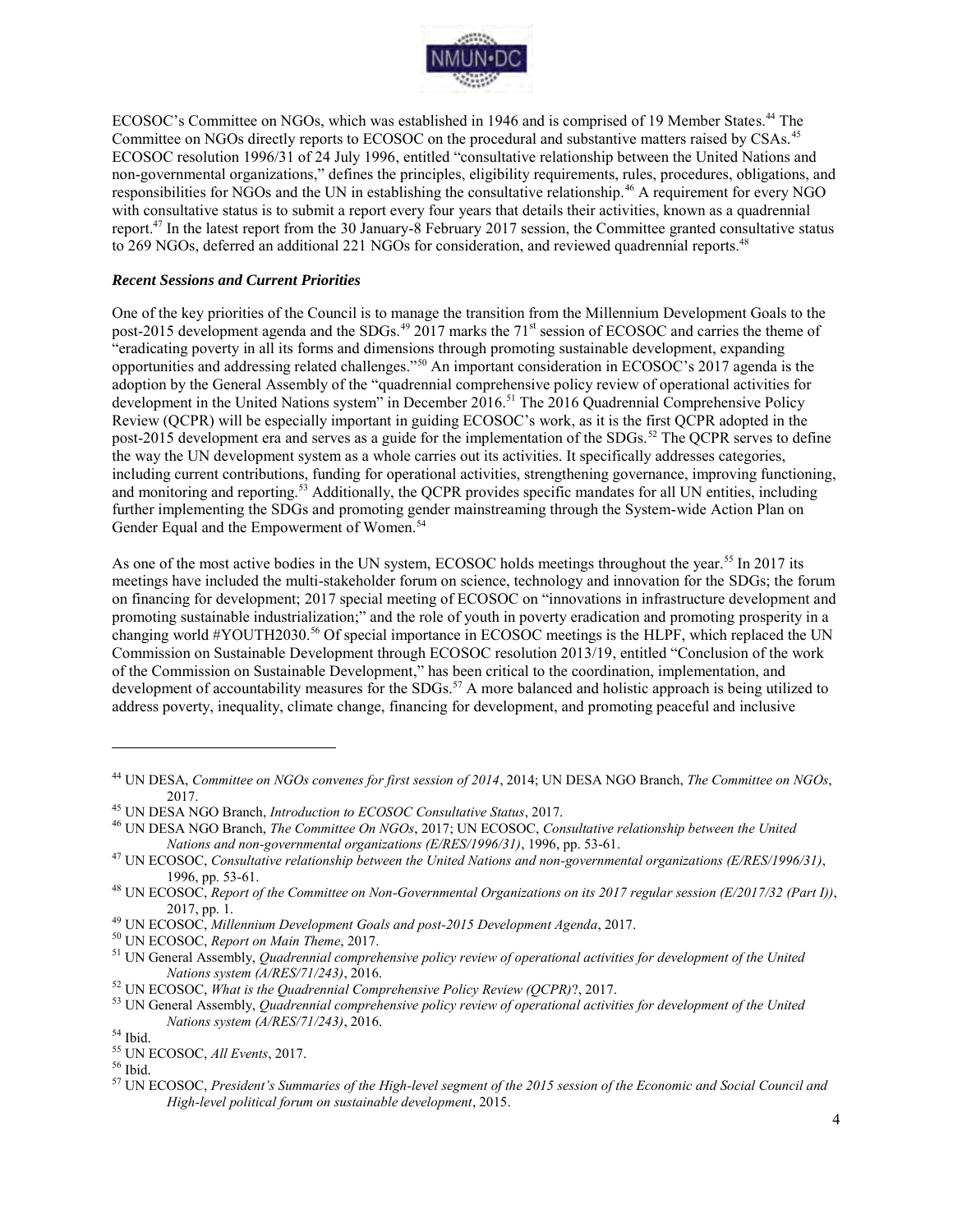

societies through improved coordination and policy integration in the pursuit of sustainable development.<sup>58</sup> HLPF's responsibilities as a subsidiary body to ECOSOC include tracking the progress of the SDGs and providing political leadership and guidance on the SDGs.<sup>59</sup> In coordination with the overarching 2017 ECOSOC theme, the 2017 HLPF held 17-20 July 2017 will carry the theme "Eradicating poverty and promoting prosperity in a changing world."<sup>60</sup>

#### *Conclusion*

ECOSOC plays a key role in coordinating activities and programs through the expansive UN system for humanitarian aid, development, and other various issues.<sup>61</sup> The Council has demonstrated a commitment to mobilizing resources, leading action, and tackling key priority issues, including promoting development and the forming and maintaining of international partnerships.<sup>62</sup> It has also initiated collaboration across UN entities to ensure political commitment towards a new development framework and the SDGs.<sup>63</sup> The contributions of the Council both as a forum for discussion and in providing policy guidance are significant and its role will continue to grow in the post-2015 era, requiring clear organizational leadership and strong monitoring mechanisms to assess the progress of achieving the SDGs.<sup>64</sup>

### **Annotated Bibliography**

*Charter of the United Nations.* (1945). Retrieved 21 May 2017 from: <http://www.un.org/en/documents/charter/index.shtml>

*The Charter of the United Nations is the foundational document of the UN. It lays out the mandate and structure of not only ECOSOC, but also the remaining five principal organs. Member States are obliged to uphold the Charter's articles above all other treaties. It is an essential starting point in researching the UN. Chapter X, Articles 61-72, of the Charter describes ECOSOC's composition, functions and powers, voting, and rules of procedure.* 

New Zealand Ministry of Foreign Affairs and Trade. (2016). *United Nations Handbook 2016-17*. Retrieved 21 May 2017 from: https://www.mfat.govt.nz/assets/Handbooks/United\_Nations\_Handbook-2016-2017.pdf

*This is an excellent source for delegates to gain background information on the complex UN system and its main organs. This comprehensive handbook presents detailed information on UN entities and explains their functions, structures, and roles. It also gives an overview on various subsidiary organs established under the Charter of the United Nations, UN programs and funds, and other organizations related to the UN system. Delegates are encouraged to read the section on ECOSOC in detail to understand its structure, membership, working methods, and its relationships with various subsidiary bodies.* 

United Nations, Economic and Social Council. (2014). *Accountable and effective development cooperation in a post-2015 era* [Report]. Retrieved 21 May 2017 from:

[http://www.un.org/en/ecosoc/newfunct/pdf13/dcf\\_germany\\_hls\\_summary.pdf](http://www.un.org/en/ecosoc/newfunct/pdf13/dcf_germany_hls_summary.pdf)

*This summarizes the role of ECOSOC in sharing knowledge and coordinating the work of defining strategic priorities for the post-2015 development agenda. It details the contribution ECOSOC can provide to the process. This section is a useful resource for delegates as it also links to the relevant outcomes of the critical meetings that led to the finalization of the SDGs. Delegates can use this to understand how these topics have developed and look at how their Member States contributed to the process, thus gaining an understanding of their state's policies regarding the SDGs.* 

 $\overline{a}$ 

 $\,$   $^{64}$  Ibid.

<sup>58</sup> UN ECOSOC, *ECOSOC-70: Taking Action to Improve Lives*, 2017.

<sup>59</sup> UN DESA, *Sustainable Development Knowledge Platform: High-level Political Forum on Sustainable Development 2016 – Ensuring that no one is left behind*, 2016.

<sup>60</sup> UN ECOSOC, *Report on Main Theme*, 2017.

<sup>61</sup> UN ECOSOC, *About ECOSOC*, 2017.

 $62$  Ibid.

<sup>63</sup> UN ECOSOC, *Accountable and effective development cooperation in a post-2015 era*, 2014.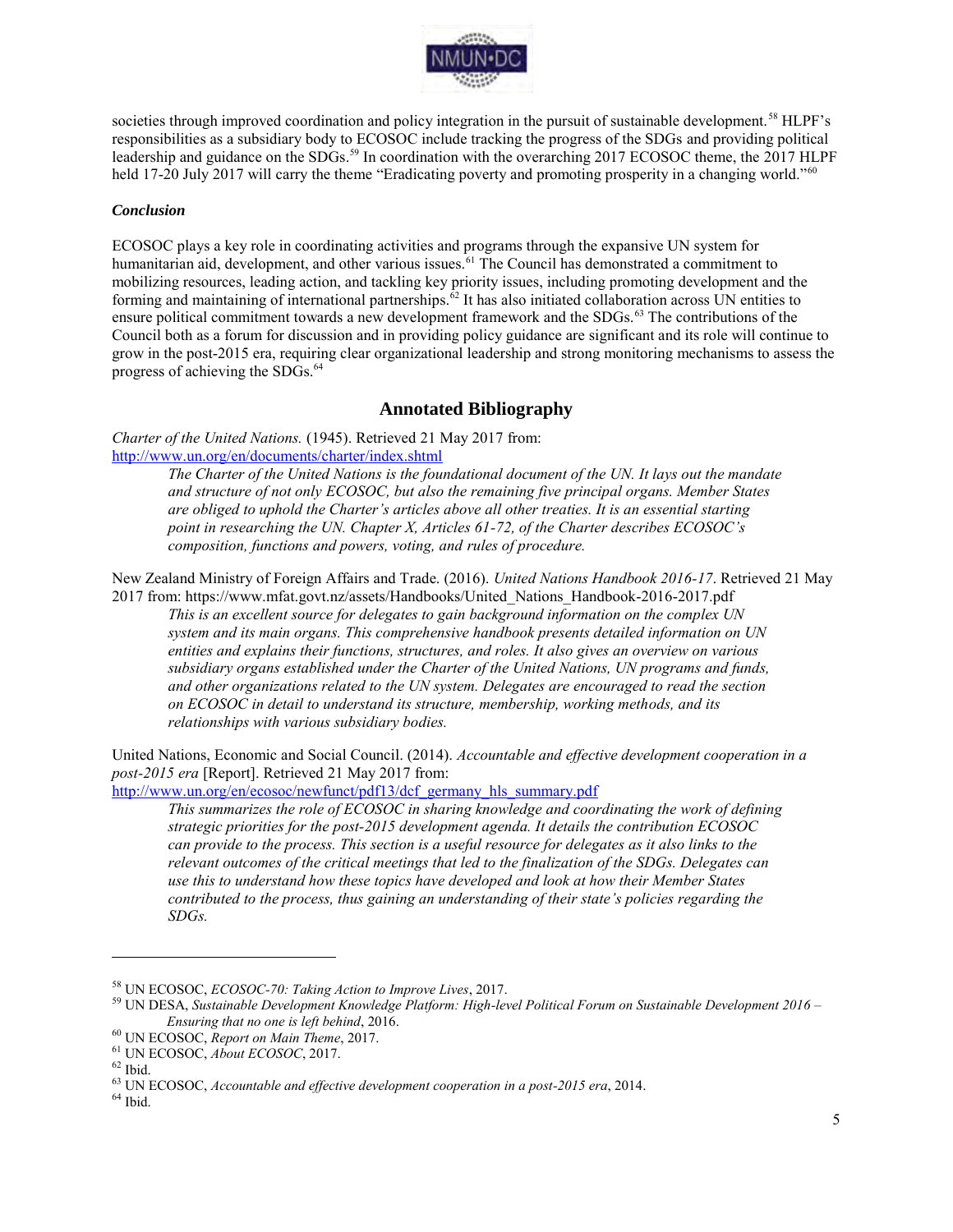

United Nations, Economic and Social Council. (2017). *Development Cooperation Forum* [Website]. Retrieved 21 May 2017 from:<https://www.un.org/ecosoc/en/development-cooperation-forum>

*The Council's website dedicated to DCF contains pertinent information on the research process for the topics under consideration by ECOSOC. Delegates will find information about explaining the most recent DCF outcomes under the purview of the expert body. There are also publications that detail findings and participation outcomes from partners in the global community. DCF policy briefs will be invaluable to delegates for preparing their research about partnership across and within the UN system.* 

United Nations, General Assembly, Sixty-eighth session. (2013). *Review of the implementation of General Assembly resolution 61/16 on the strengthening of the Economic and Social Council (A/RES/68/1)* [Resolution] Adopted without reference to a Main Committee (A/68/L.2). Retrieved 21 May 2017 from:<http://undocs.org/A/RES/68/1>

*This resolution presents the most recent ECOSOC reforms undertaken to strengthen its program of work and its leading role in tackling challenges to sustainable development. It provides detailed recommendations of how ECOSOC will reshape its operating procedures and working methods to support sustainable development, and it outlines the main priorities for the Council's operational activities. Delegates are encouraged to familiarize themselves with the suggested changes in the resolutions and should also consider how ECOSOC can maintain its leadership capacity to monitor the implementation of the post-2015 development agenda.* 

United Nations, General Assembly, Seventy-first session. (2016). *Quadrennial comprehensive policy review of operational activities for development of the United Nations system (A/RES/71/243)* [Resolution]. Retrieved April 20 2017 from:<http://undocs.org/A/RES/71/243>

*The Quadrennial Comprehensive Policy Review (QCPR) provides guiding principals for the UN development system and will serve as a guide for ECOSOC's activities. As the first QCPR passed under the 2030 Agenda this resolution provides prospective on the direction and priorities of the UN's development activities, including emphasizing nationally led development and rejecting "one size fits all" policies. Delegates can use this resolution to understand how the UN system will address development with the SDGs and how ECOSOC specifically will implement its development policies.* 

# **Bibliography**

*Charter of the United Nations.* (1945). Retrieved 21 May 2017 from: <http://www.un.org/en/documents/charter/index.shtml>

Educational Broadcasting Corporation. (2016). *Kofi Annan – Center of the Storm: Who Does What?* [Website]. Retrieved 21 May 2017 from:<http://www.pbs.org/wnet/un/who/ecosoc.html>

New Zealand Ministry of Foreign Affairs and Trade. (2016). *United Nations Handbook 2016-17*. Retrieved 21 May 2017 from: https://www.mfat.govt.nz/assets/Handbooks/United\_Nations\_Handbook-2016-2017.pdf

Rosenthal, G. (2005). The Economic and Social Council of the United Nations. *Dialogue on Globalization*, No. 15. Retrieved 21 May 2017 from:<http://library.fes.de/pdf-files/iez/global/50091.pdf>

United Nations, Dag Hammarskjöld Library. (2017). *Functional Commissions* [Website]. Retrieved 21 May 2017 from[: http://dagdok.org/en/un-structure/main-bodies/economic-and-social-council-ecosoc/functional](http://dagdok.org/en/un-structure/main-bodies/economic-and-social-council-ecosoc/functional-commissions.html)[commissions.html](http://dagdok.org/en/un-structure/main-bodies/economic-and-social-council-ecosoc/functional-commissions.html)

United Nations, Department of Economic and Social Affairs. (2014, January 21). *Committee on NGOs convenes for first session of 2014* [News Article]. Retrieved 21 May 2017 from: <http://www.un.org/en/development/desa/news/ecosoc/ngo-committee.html>

United Nations, Department of Economic and Social Affairs. (2016). *Sustainable Development Knowledge Platform: High-level Political Forum on Sustainable Development 2016 – Ensuring that no one is left behind*  [Website]*.* Retrieved 21 May 2017 from:<https://sustainabledevelopment.un.org/hlpf/2016>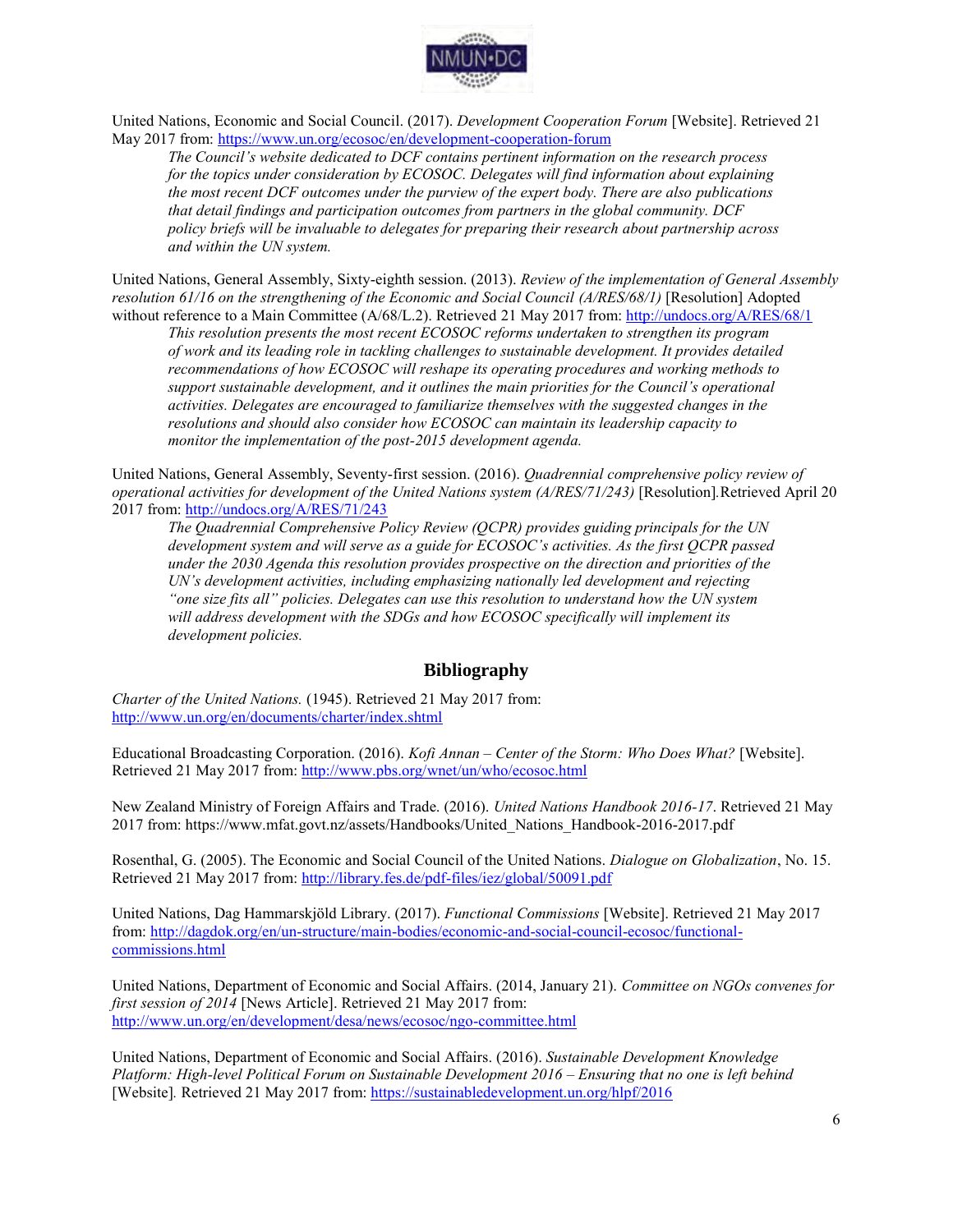

United Nations, Department of Economic and Social Affairs, NGO Branch. (2017). *Introduction to ECOSOC Consultative Status* [Website]. Retrieved 21 May 2017 from:<http://csonet.org/index.php?menu=30>

United Nations, Department of Economic and Social Affairs, NGO Branch. (2017). *The Committee on NGOs* [Website]. Retrieved 21 May 2017 from:<http://csonet.org/?menu=105>

United Nations, Economic and Social Council. (1992). *Rules of Procedure of the Economic and Social Council (E/5715/Rev.2) [Resolution].* Retrieved 21 May 2017 from:<http://undocs.org/E/5715/Rev.2>

United Nations, Economic and Social Council. (1996). *Consultative relationship between the United Nations and non-governmental organizations (E/RES/1996/31)* [Resolution]. Retrieved 21 May 2017 from: <http://www.un.org/documents/ecosoc/res/1996/eres1996-31.htm>

United Nations, Economic and Social Council. (1998). *Further measures for the restructuring and revitalization of the United Nations in the economic, social and related field (E/RES/1998/46)* [Resolution]. Retrieved 21 May 2017 from[: http://www.un.org/documents/ecosoc/res/1998/eres1998-46.htm](http://www.un.org/documents/ecosoc/res/1998/eres1998-46.htm)

United Nations, Economic and Social Council. (2013). *Progress in the implementation of General Assembly resolution 67/226 on the quadrennial comprehensive policy review of operational activities for development of the United Nations system (E/RES/2013/5)* [Resolution]. Retrieved 21 May 2017 from:<http://undocs.org/E/RES/2013/5>

United Nations, Economic and Social Council. (2014). *2014 Humanitarian Affairs Segment* [Website]. Retrieved 21 May 2017 from:<http://www.un.org/en/ecosoc/has2014/>

United Nations, Economic and Social Council. (2014). *Accountable and effective development cooperation in a post-2015 era* [Report]. Retrieved 21 May 2017 from: [http://www.un.org/en/ecosoc/newfunct/pdf13/dcf\\_germany\\_hls\\_summary.pdf](http://www.un.org/en/ecosoc/newfunct/pdf13/dcf_germany_hls_summary.pdf)

United Nations, Economic and Social Council. (2014). *The New ECOSOC – Overview of Functions and Working Methods* [Report]. Retrieved 21 May 2017 from: [http://www.un.org/en/ecosoc/newfunct/pdf14/the\\_new\\_ecosoc\\_31\\_march\\_2014.pdf](http://www.un.org/en/ecosoc/newfunct/pdf14/the_new_ecosoc_31_march_2014.pdf)

United Nations, Economic and Social Council. (2015). *President's Summaries of the High-level segment of the 20015 session of the Economic and Social Council and High-level political forum on sustainable development convened under the auspices of the Council* [Report]. Retrieved 21 May 2017 from: [https://sustainabledevelopment.un.org/content/documents/7684summaries%20of%20the%20HLPF%20and%20HLS](https://sustainabledevelopment.un.org/content/documents/7684summaries%20of%20the%20HLPF%20and%20HLS3.pdf) [3.pdf](https://sustainabledevelopment.un.org/content/documents/7684summaries%20of%20the%20HLPF%20and%20HLS3.pdf)

United Nations, Economic and Social Council. (2016). *5 th Biennial High-level Meeting of the Development Cooperation Forum (DCF)* [Website]. Retrieved 21 May 2017 from:<https://www.un.org/ecosoc/en/node/310191>

United Nations, Economic and Social Council. (2016). *Report on Main Theme*. Retrieved 21 May 2017 from: [https://www.un.org/ecosoc/sites/www.un.org.ecosoc/files/files/en/2017doc/sg\\_report\\_on\\_2017\\_ecosoc\\_main\\_theme](https://www.un.org/ecosoc/sites/www.un.org.ecosoc/files/files/en/2017doc/sg_report_on_2017_ecosoc_main_theme.pdf) [.pdf](https://www.un.org/ecosoc/sites/www.un.org.ecosoc/files/files/en/2017doc/sg_report_on_2017_ecosoc_main_theme.pdf) 

United Nations, Economic and Social Council. (2017). *About ECOSOC* [Website]. Retrieved 21 May 2017 from: <http://www.un.org/en/ecosoc/about/>

United Nations, Economic and Social Council. (2017) *All Events* [Website]. Retrieved 18 June 2017 from: <https://www.un.org/ecosoc/en/events/calendar/all/2017>

United Nations, Economic and Social Council. (2017). *Bureau* [Website]. Retrieved 21 May 2017 from: <http://www.un.org/en/ecosoc/about/bureau.shtml>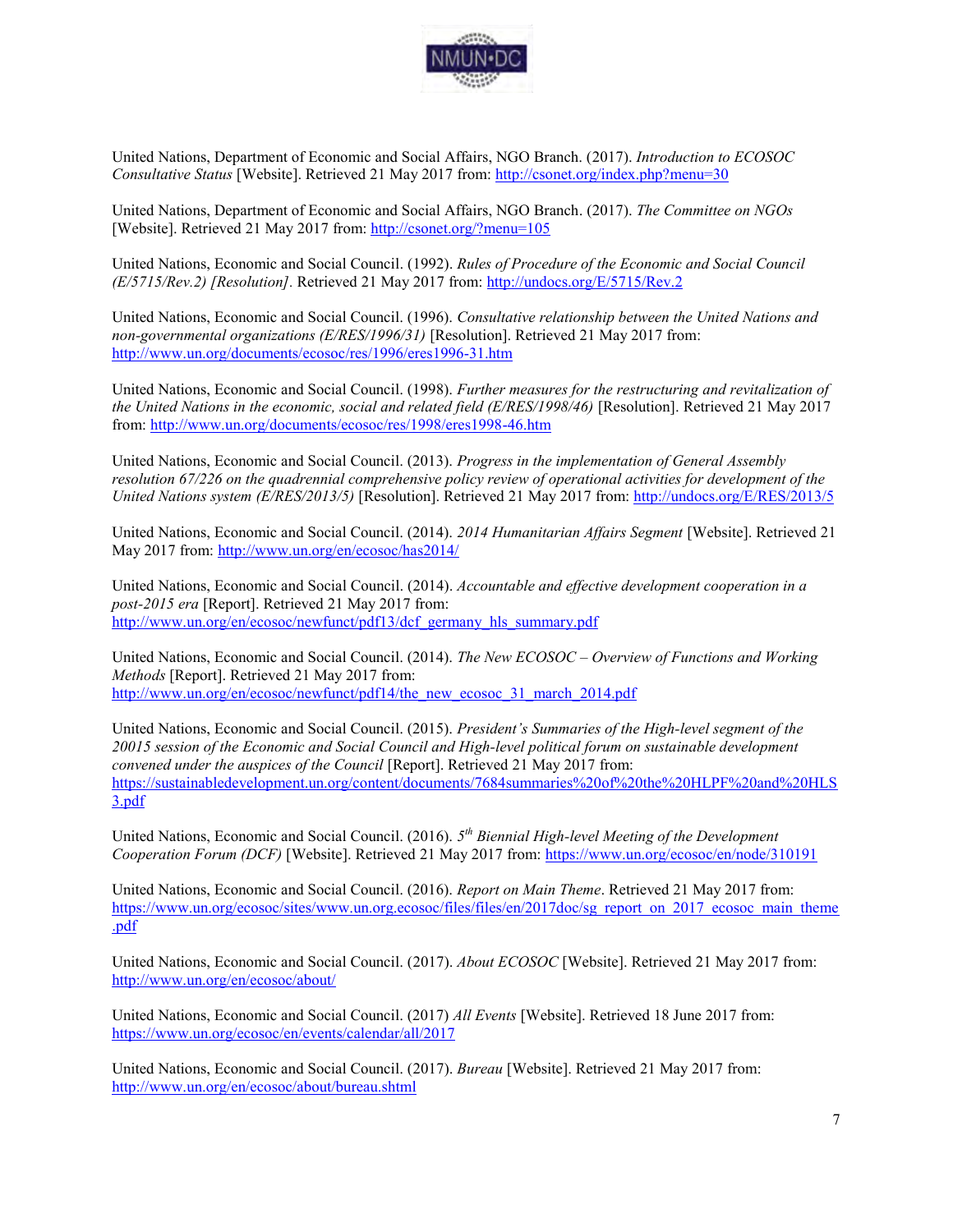

United Nations, Economic and Social Council. (2017). *Development Cooperation Forum* [Website]. Retrieved 21 May 2017 from:<https://www.un.org/ecosoc/en/development-cooperation-forum>

United Nations, Economic and Social Council. (2017). *ECOSOC-70: Taking Action to Improve Lives* [Website], Retrieved 21 May 2017 from:

[https://www.un.org/ecosoc/en/events/2016/%E7%BB%8F%E7%A4%BE%E7%90%86%E4%BA%8B%E4%BC%9](https://www.un.org/ecosoc/en/events/2016/%E7%BB%8F%E7%A4%BE%E7%90%86%E4%BA%8B%E4%BC%9A%E6%88%90%E7%AB%8B70%E5%91%A8%E5%B9%B4%E7%BA%AA%E5%BF%B5%E6%B4%BB%E5%8A%A8%EF%BC%8C2016%E5%B9%B41%E6%9C%88) [A%E6%88%90%E7%AB%8B70%E5%91%A8%E5%B9%B4%E7%BA%AA%E5%BF%B5%E6%B4%BB%E5%](https://www.un.org/ecosoc/en/events/2016/%E7%BB%8F%E7%A4%BE%E7%90%86%E4%BA%8B%E4%BC%9A%E6%88%90%E7%AB%8B70%E5%91%A8%E5%B9%B4%E7%BA%AA%E5%BF%B5%E6%B4%BB%E5%8A%A8%EF%BC%8C2016%E5%B9%B41%E6%9C%88) [8A%A8%EF%BC%8C2016%E5%B9%B41%E6%9C%88](https://www.un.org/ecosoc/en/events/2016/%E7%BB%8F%E7%A4%BE%E7%90%86%E4%BA%8B%E4%BC%9A%E6%88%90%E7%AB%8B70%E5%91%A8%E5%B9%B4%E7%BA%AA%E5%BF%B5%E6%B4%BB%E5%8A%A8%EF%BC%8C2016%E5%B9%B41%E6%9C%88)

United Nations, Economic and Social Council. (2017). *ECOSOC High-level segment: "Eradicating poverty in all its forms and dimensions through promoting sustainable development, expanding opportunities and addressing related challenges"* [Website]. Retrieved April 20 2017 from: [https://www.un.org/ecosoc/en/events/2017/ecosoc-high-level](https://www.un.org/ecosoc/en/events/2017/ecosoc-high-level-segment-eradicating-poverty-all-its-forms-and-dimensions-through)[segment-eradicating-poverty-all-its-forms-and-dimensions-through](https://www.un.org/ecosoc/en/events/2017/ecosoc-high-level-segment-eradicating-poverty-all-its-forms-and-dimensions-through)

United Nations, Economic and Social Council. (2017). *ECOSOC Members* [Website]. Retrieved 21 May 2017 from: <http://www.un.org/en/ecosoc/about/members.shtml>

United Nations, Economic and Social Council. (2017). *Millennium Development Goals and post-2015 Development Agenda* [Website]. Retrieved 21 May 2017 from:<http://www.un.org/en/ecosoc/about/mdg.shtml>

United Nations, Economic and Social Council. (2017). *President of ECOSOC* [Website]. Retrieved 21 May 2017 from[: http://www.un.org/en/ecosoc/president/index.shtml](http://www.un.org/en/ecosoc/president/index.shtml)

United Nations, Economic and Social Council. (2017). *Report of the Committee on Non-Governmental Organizations on its 2017 regular session (E/2017/32 (Part I)).* Retrieved 21 May 2017 from: <http://csonet.org/?menu=105>

United Nations, Economic and Social Council. (2017). *Subsidiary Bodies of ECOSOC* [Website]. Retrieved 21 May 2017 from:<http://www.un.org/en/ecosoc/about/subsidiary.shtml>

United Nations, Economic and Social Council. (2017). *Substantive Sessions* [Website]. Retrieved 21 May 2017 from[: https://www.un.org/ecosoc/en/events/substantive-sessions](https://www.un.org/ecosoc/en/events/substantive-sessions)

United Nations, Economic and Social Council. (2017). *What is the Quadrennial Comprehensive Policy Review (QCPR)?* [Website]. Retrieved 21 May 2017 from: [https://www.un.org/ecosoc/en/content/what-quadrennial](https://www.un.org/ecosoc/en/content/what-quadrennial-comprehensive-policy-review-qcpr)[comprehensive-policy-review-qcpr](https://www.un.org/ecosoc/en/content/what-quadrennial-comprehensive-policy-review-qcpr)

United Nations, General Assembly, Sixty-first session. (2006). *Strengthening of the Economic and Social Council (A/RES/61/16)* [Resolution]. Adopted without reference to a Main Committee (A/61/L.24). Retrieved 21 May 2017 from[: http://undocs.org/A/RES/61/16](http://undocs.org/A/RES/61/16)

United Nations, General Assembly, Sixty-eighth session. (2013). *Review of the implementation of General Assembly resolution 61/16 on the strengthening of the Economic and Social Council (A/RES/68/1)* [Resolution] Adopted without reference to a Main Committee (A/68/L.2). Retrieved 21 May 2017 from:<http://undocs.org/A/RES/68/1>

United Nations, General Assembly, Sixty-seventh session. (2013). *Format and organizational aspects of the highlevel political forum on sustainable development (A/RES/67/290*) [Resolution]. Adopted without reference to a Main Committee (A/67/L.72). Retrieved 21 May 2017 from:<http://undocs.org/A/RES/67/290>

United Nations, General Assembly, Sixty-seventh session. (2013). *Quadrennial comprehensive policy review of operational activities of the United Nations system (A/RES/67/226)* [Resolution]. Adopted on the report of the Second Committee (A/67/422/Add.1). Retrieved 21 May 2017 from[: http://undocs.org/A/RES/67/226](http://undocs.org/A/RES/67/226)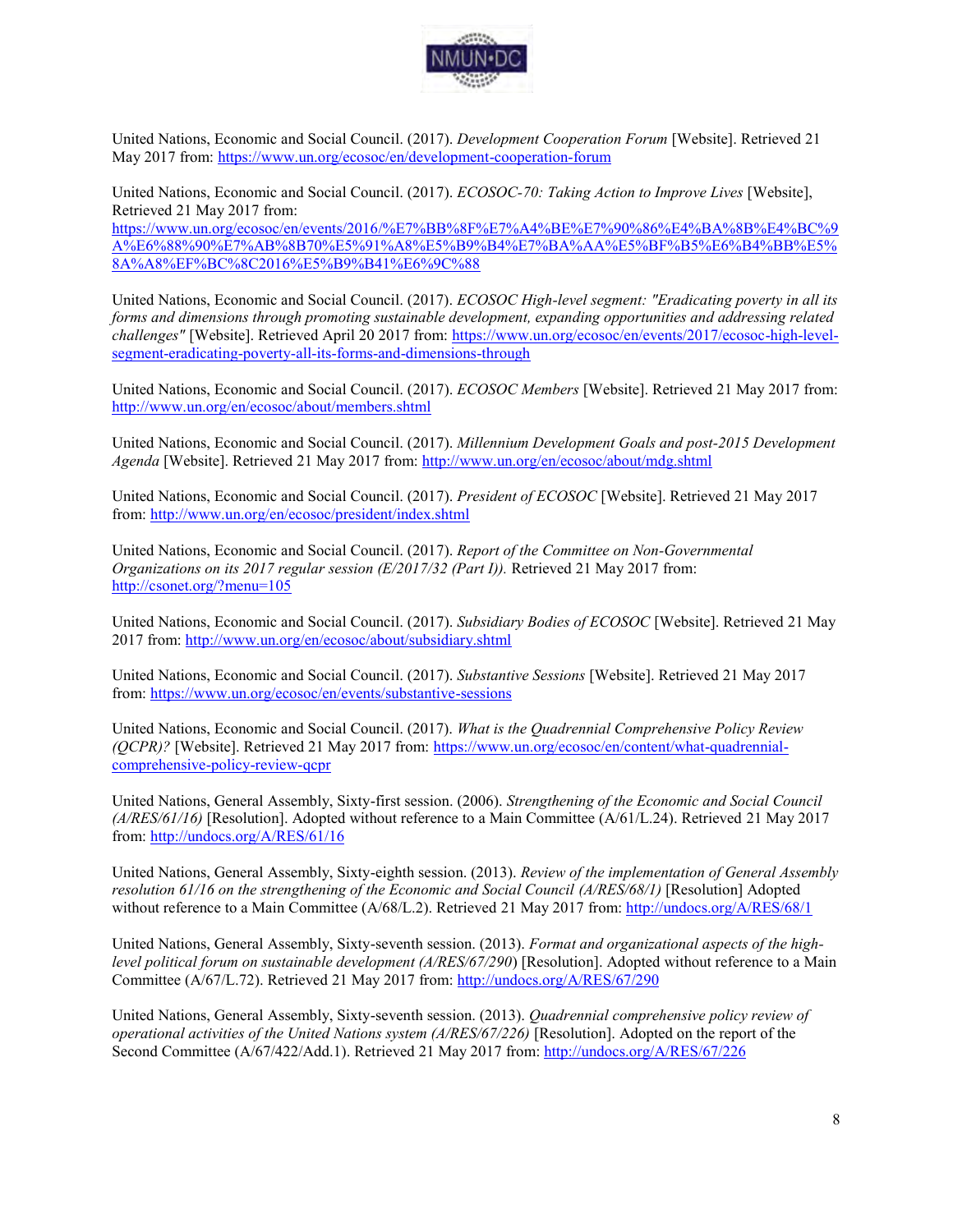

United Nations, General Assembly, Seventy-first session. (2016). *Quadrennial comprehensive policy review of operational activities for development of the United Nations system (A/RES/71/243).* Retrieved April 20 2017 from: <http://undocs.org/A/RES/71/243>

United Nations Group of Experts on Geographical Names. (2017). *Overview* [Website]. Retrieved 21 May 2017 from[: http://unstats.un.org/unsd/geoinfo/UNGEGN/default.html](http://unstats.un.org/unsd/geoinfo/UNGEGN/default.html)

United Nations, Regional Commissions New York Office. (2017). *About* [Website]. Retrieved 21 May 2017 from: [http://www.regionalcommissions.org/?page\\_id=20](http://www.regionalcommissions.org/?page_id=20)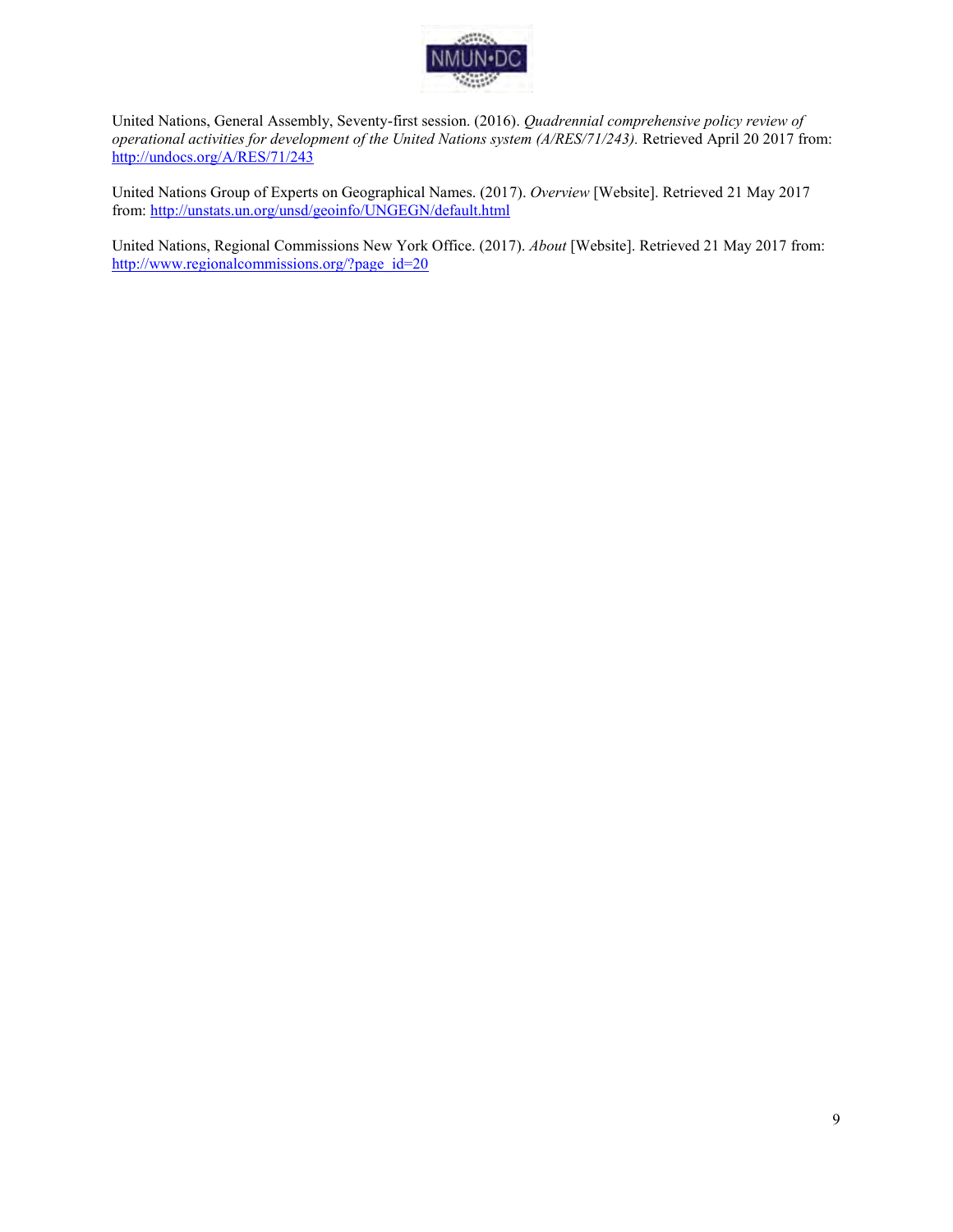

# **I. Mainstreaming a Gender Perspective into All Policies and Programmes of the United Nations**

*"If there is one message that echoes forth from this [conference], let it be that human rights are women's rights and women's rights are human rights, once and for all."*<sup>65</sup>

#### *Introduction*

Mainstreaming a gender perspective is the process of creating strategies that allow women to become a more integral part of the political spectrum, and realizing the equality concerns in regards to women and men.<sup>66</sup> Its importance was reaffirmed by the United Nations (UN) Economic and Social Council (ECOSOC) resolution 2009/12, "mainstreaming a gender perspective into all policies and programmes in the United Nations system," adopted on 28 July 2009.<sup>67</sup> Member States and international organizations can bridge the gender gap by implementing policies that mainstream a gender perspective whilst promoting international cooperation.<sup>68</sup> Expert agencies in gender issues, such as the United Nations Entity for Gender Equality and the Empowerment of Women (UN-WOMEN) and the Commission on the Status of Women (CSW), are examples of contributors to gender mainstreaming policies and programs.<sup>69</sup> They work towards enhancing women's opportunities, potential, and activities through dual focused capacity-building programs aimed at meeting the specific needs of women with regards to their rights.<sup>70</sup> By incorporating women into UN programs, a precedent is set for women's inclusion.<sup>71</sup> ECOSOC is committed to bridging the gender gap by creating policy and programmatic work which mainstream a gender perspective.<sup>72</sup> ECOSOC specifically has a Special Adviser on Gender Issues and the Advancement of Women, who works towards the advancement of women's rights and the implementation of the Sustainable Development Goals (SDGs), specifically Goal five and 10, which aim to achieve equality for women.<sup>73</sup>

#### *International and Regional Framework*

Article 29 of the *Universal Declaration of Human Rights* (UDHR) (1948) specifically lays out the rights of all, women included, to live a happy and fruitful life; and it is through the UDHR that women's rights were protected by an internationally binding document for all UN Member States.<sup>74</sup> The *International Covenant on Economic, Social and Cultural Rights* (ICESCR) (1966) set out to protect the equal and inalienable rights of men and women while recognizing the basic principles laid out in the *Charter of the United Nations* in regards to dignity and equal and inalienable rights of all humans.<sup>75</sup> The *Convention on the Elimination of All Forms of Discrimination against Women* (CEDAW) (1979), adopted by the UN General Assembly, recognized the widely existing gender gap and reiterated the importance of protecting women's educational, economic, political, and social rights.<sup>76</sup> By accepting

<sup>65</sup> Clinton, *United Nations Fourth World Conference on Women*, 1995.

<sup>66</sup> UN General Assembly, *Gender Mainstreaming: Extract from Report of the Economic and Social Council for 1997 (A/52/3)*, 1997.

<sup>67</sup> UN ECOSOC, *Mainstreaming a gender perspective into all policies and programmes in the United Nations system, Report of the Secretary-General (E/2010/57)*, 2010.

<sup>68</sup> UN General Assembly, *Gender Mainstreaming: Extract from Report of the Economic and Social Council for 1997 (A/52/3)*, 1997.

 $^{69}$  Ibid.

<sup>70</sup> UN General Assembly, *With Equal Rights, Empowerment, Women Can be 'Agents of Change' for Sustained Socio-Economic, Development, Security around the World*, 2016.

<sup>71</sup> UN General Assembly, *Convention on the Elimination of All Forms of Discrimination against Women: Optional Protocol (A/RES/54/4)*, 1999.

<sup>72</sup> UN General Assembly, *Gender Mainstreaming: Extract from Report of the Economic and Social Council for 1997 (A/52/3)*, 1997.

<sup>73</sup> UN General Assembly, *Gender Mainstreaming: Extract from Report of the Economic and Social Council for 1997 (A/52/3)*, 1997; UN DESA, *Sustainable Development Goal 5*, 2017.

<sup>74</sup> UN General Assembly, *Universal Declaration of Human Rights (A/RES/217 A (III))*, 1948.

<sup>75</sup> OHCHR, *International Covenant on Economic, Social and Cultural Rights*, 1976.

<sup>76</sup> UN-WOMEN, *Mainstreaming a Gender Perspective into UN Policies and Programmes*, 2011.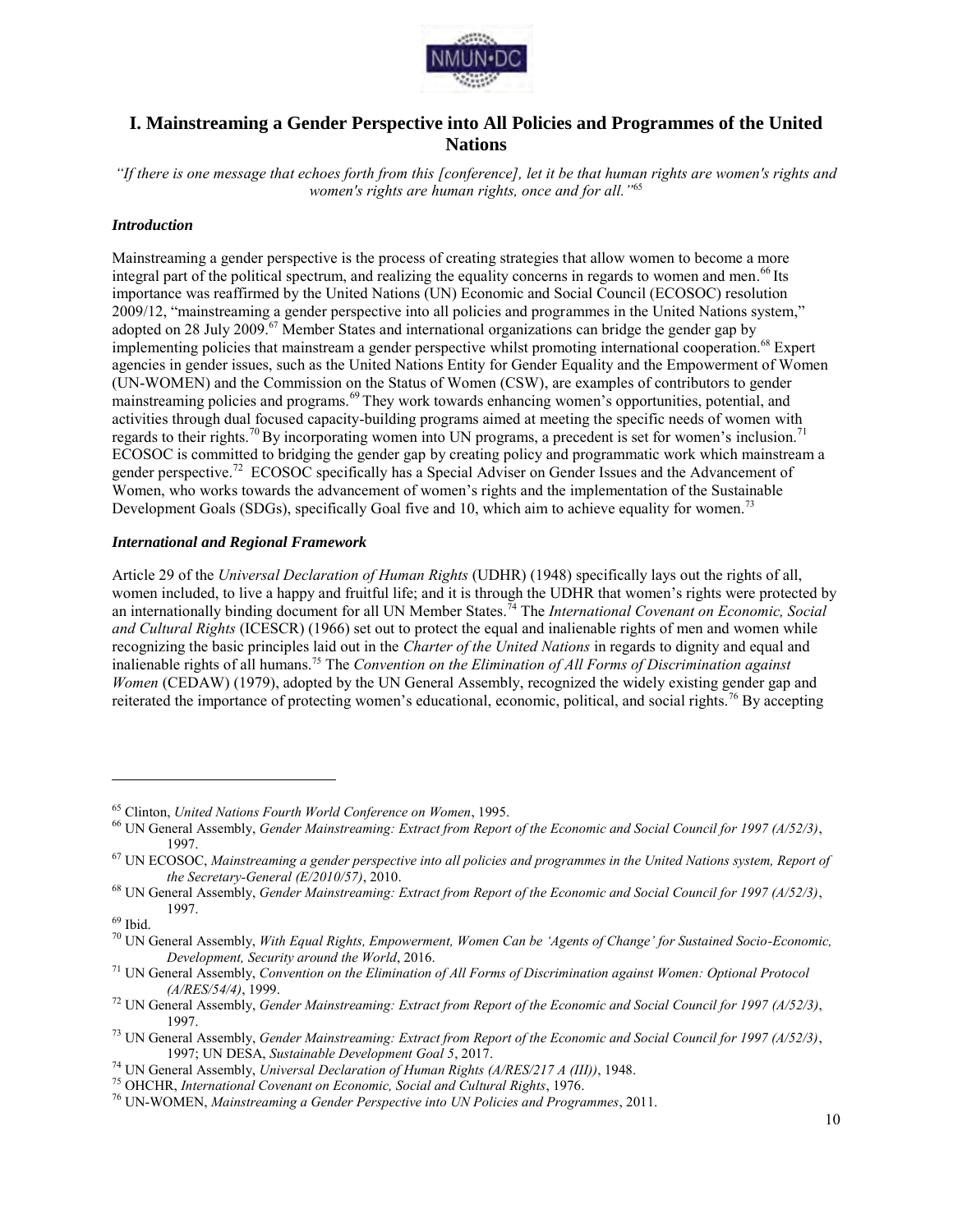

and ratifying the Convention, Member States made the commitment to ending discrimination against women by promoting gender equality and abolishing discriminatory laws between men and women.<sup>77</sup>

There was a series of four United Nations Conferences on the Empowerment of Women, starting in 1975 in Mexico City.<sup>78</sup> Each conference reiterated women's inalienable rights and the importance of empowering women.<sup>79</sup> The fourth review conference was held in Beijing in 1995, and called upon governments to develop and implement strategies that eliminate gender discrimination whilst encouraging peacebuilding.<sup>80</sup> It was in Beijing where the major turning point for mainstreaming a gender perspective and women's empowerment occurred through the creation of the *Beijing Declaration and Platform for Action* (BPfA) (1995).<sup>81</sup> The BPfA outlines 12 critical issues that women face in the international community, such as women and the economy, violence and women, and women in power and decision making.<sup>82</sup> The document also identifies the range of actions that national governments, the UN, and civil society could take to promote women's rights.<sup>83</sup> Through platforms such as the BPfA, ECOSOC continues to support women's rights as an integral part of their work and continues to work on the accountability of the UN system and its work on gender equality.<sup>84</sup>

Women's empowerment contributes significantly to the development and the progress of gender equality in the world.<sup>85</sup> On 31 October 2000, resolution 1325 on "Women, Peace and Security" was adopted by the UN Security Council, which affirmed the important role women hold in the prevention and the resolution of conflicts and peacebuilding negotiations.<sup>86</sup> It urged all Member States to increase women's participation in peacebuilding, peacekeeping, and humanitarian responses, as well as to incorporate a gender perspective in all UN peace and security efforts.<sup>87</sup> The Security Council has also adopted a series of other resolutions reaffirming the BPfA, such as Security Council resolution 1820 of 2009, specifically dealing with women in armed conflict.<sup>88</sup> Other Security Council resolutions, such as 1888 (2009), 1889 (2010), 1960 (2011), 2106 (2013), 2122 (2013), and 2242 (2015), also reaffirm the UN's end goal of improving the protections of women in conflict.<sup>89</sup> Following the expiration of the Millennium Development Goals, the General Assembly adopted the SDGs in resolution 70/1, "Transforming Our World: the 2030 Agenda for Sustainable Development," on 25 September 2015.<sup>90</sup> Goal five sets out to achieve gender equality and empowerment through legal frameworks, noting that this is the first step to ending discrimination.<sup>91</sup> Goal 10, "reduce inequality within and among countries," aims to enhance the economic, social, political, and cultural rights of all regardless of gender. $92$ 

 $\overline{a}$ 

 $\rm ^{87}$  Ibid.

<sup>77</sup> UN General Assembly, *Convention on the Elimination of All Forms of Discrimination against Women: Optional Protocol (A/RES/54/4)*, 1999.

<sup>78</sup> UN-WOMEN, *World Conferences on Women*, 2015.

<sup>79</sup> Ibid.

<sup>80</sup> UN Security Council, *Women and peace and security (S/RES/1325 (2000))*, 2000, p.1.

<sup>81</sup> UN CSW, *Political declaration on the occasion of the twentieth anniversary of the Fourth World Conference on Women*, 2015.

<sup>82</sup> UN-WOMEN, *12 Critical Areas*, 2017.

 $83$  Ibid.

<sup>84</sup> UN ECOSOC, *Mainstreaming a Gender Perspective into all Policies and Programmes of the United Nations System (E/RES/2012/24)*, 2012.

<sup>85</sup> UN General Assembly, *Efforts to Empower Women, Initiatives to Promote Sustainable Economic Growth Mutually Reinforcing (GA/SHC/3950)*, 2009.

<sup>86</sup> UN Security Council, *Women and peace and security (S/RES/1325 (2000))*, 2000, p. 1.

 $^{88}$  Ibid.

<sup>89</sup> UN Security Council, *Women and peace and security (S/RES/1820 (2009))*, 2009, p. 1; UN Security Council, *Women and peace and security (S/RES/1888 (2009))*, 2009; UN Security Council, *Women and peace and Security (S/RES/1889 (2010))*, 2010, p. 1; UN Security Council, *Women and peace and security (S/RES*/*1960 (2011))*, 2011, p. 1; UN Security Council, *(S/RES/2106 (2013))*, 2013, p. 1; UN Security Council, *Women and peace and security (S/RES/2122 (2013))*, 2013, p. 1; UN Security Council, *Women and peace and security (S/RES/2242 (2015))*, 2015, p. 1.

<sup>90</sup> UN General Assembly, *Transforming our world: the 2030 Agenda for Sustainable Development (A/RES/70/1)*, 2015.

<sup>91</sup> UN-DESA, *Sustainable Development Goal 5: Achieve gender equality and empower all women and girls*, 2017.

<sup>92</sup> UN-DESA, *Sustainable Development Goal 10: Reduce inequality within and among countries*, 2017.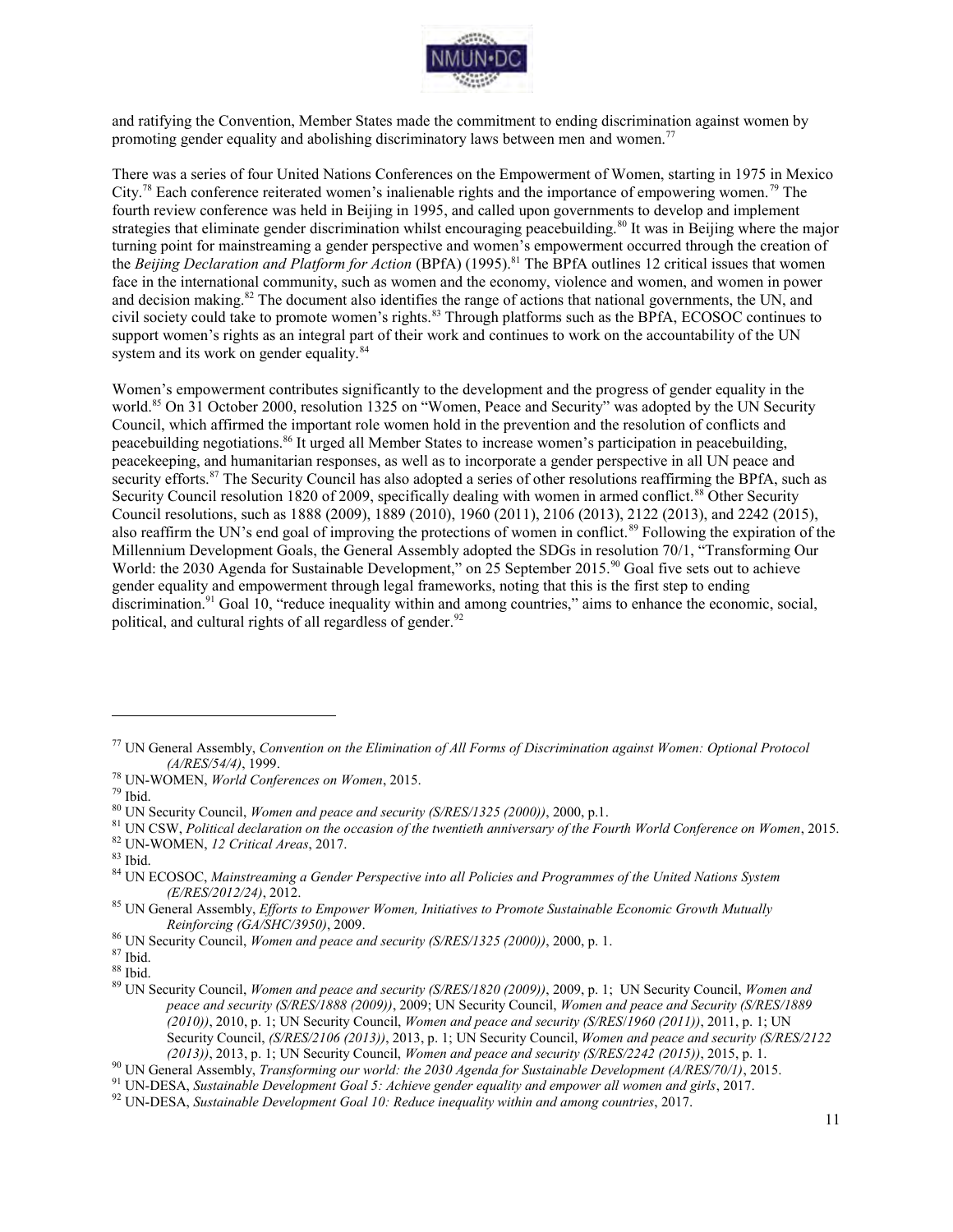

#### *Role of the International System*

The international system plays a large role in the mainstreaming of a gender perspective into the UN and governmental policies and processes.<sup>93</sup> During its 71<sup>st</sup>, the General Assembly held a joint-meeting with UN-WOMEN in conjunction with the UN Summit on Global Leaders meeting Gender Equality, through which the "Planet 50-50 by 2030: Step it Up for Gender Equality" campaign was created.<sup>94</sup> The campaign collaborated with Member States, civil society, media partners, and the private sector to advance women empowerment.<sup>95</sup> In addition to the 93 Member States who committed to the campaign, regional organizations such as the African Union (AU) also played a role.<sup>96</sup> This has been exemplified by the AU working to modernize agriculture, where 70% of the workforce are women, and to involve more women in business.<sup>97</sup> The 69<sup>th</sup> Session of ECOSOC dedicated a specific segment of the conference to the theme of "mainstreaming the gender perspective into all policies and programs in the United Nations System*,*" calling for more action of Member States in regards to gender mainstreaming and women's rights.<sup>98</sup> The resolution emphasized the importance of capacity building for both UN agencies and Member States, especially regarding the monitoring, evaluation, and reporting of the progress of gender mainstreaming.<sup>99</sup>

As the expert committee on gender issues, under the guise of ECOSOC, UN-WOMEN works cohesively alongside other UN bodies, such as CSW, in areas such as national planning, humanitarian assistance, women in peacebuilding, and women's economic and political empowerment.<sup>100</sup> For instance, the Muembe district of Mozambique witnessed a 15% increase in women's participation in decision-making from 2010 to 2011 through UN-Women's partnership with the local government on gender-responsive planning and budgeting.<sup>101</sup> UN-Women also works closely with the private sector and has had over 1,000 global business leaders sign the Women's Empowerment Principles on corporate social responsibility for gender equality, which was developed by the UN-Women and UN Global Impact.<sup>102</sup> In line with the BPfA, civil society can help determine the outcomes of policies and how they are created with respect to women.<sup>103</sup> Specifically, the NGO Working Group on Women, Peace and Security aims to advocate and influence the work of the UN Security Council regarding the needs of women in peace and security.<sup>104</sup> In particular, its Women Peacebuilders Program provides a channel for women peacebuilders and women human rights defenders to connect, discuss, and jointly impact the high-level decision-making of the UN regarding programs and policies on gender mainstreaming in peace and security.<sup>105</sup> The Organisation for Economic Co-operation and Development (OECD) specifically sets out to improve the economic well-being of all persons around the world.<sup>106</sup> The OECD has played a role in the outcome of major UN documents, such as the SDGs and the 2030 Development Agenda, tracking support of gender equality and women's rights through the Development Assistance Committee (DAC), which utilizes gender equality policy markers to record aid activities that specifically target gender equality. $107$ 

<sup>93</sup> UN General Assembly, *Gender Mainstreaming: An Overview*, 2002, p. 9.

<sup>94</sup> UN-WOMEN, *71st Session of the General Assembly,* 2017; UN-WOMEN, *Planet 50-50 by 2030: Step it Up for Gender Equality*, 2017.

<sup>95</sup> UN-WOMEN, *Planet 50-50 by 2030: Step it Up for Gender Equality*, 2017.

<sup>96</sup> UN-WOMEN, *Additional partner commitments*, 2017.

<sup>97</sup> Ibid.

<sup>98</sup> Ibid.

<sup>99</sup> UN ECOSOC, *Mainstreaming a Gender Perspective into all policies and programmes of the United Nations System, (E/RES/2016/2)*, 2016.

<sup>100</sup> UN General Assembly, *Gender Mainstreaming: An Overview*, 2002, p. 9.

<sup>101</sup> UN-WOMEN, *Gender Equality: A Governance Matter*, 2013, p. 2.

<sup>102</sup> UN-WOMEN, *Economic Empowerment of Women*, 2013, p. 2.

<sup>103</sup> UN General Assembly, *Gender Mainstreaming: An Overview*, 2002, p. 10.

<sup>104</sup> NGO Working Group on Women, Peace and Security, *Our Work*, 2017.

<sup>105</sup> NGO Working Group on Women, Peace and Security, *Peacebuilders*, 2017.

<sup>106</sup> OECD, *Our Mission*, 2017.

<sup>107</sup> OECD, *The DAC gender equality policy marker*, 2017.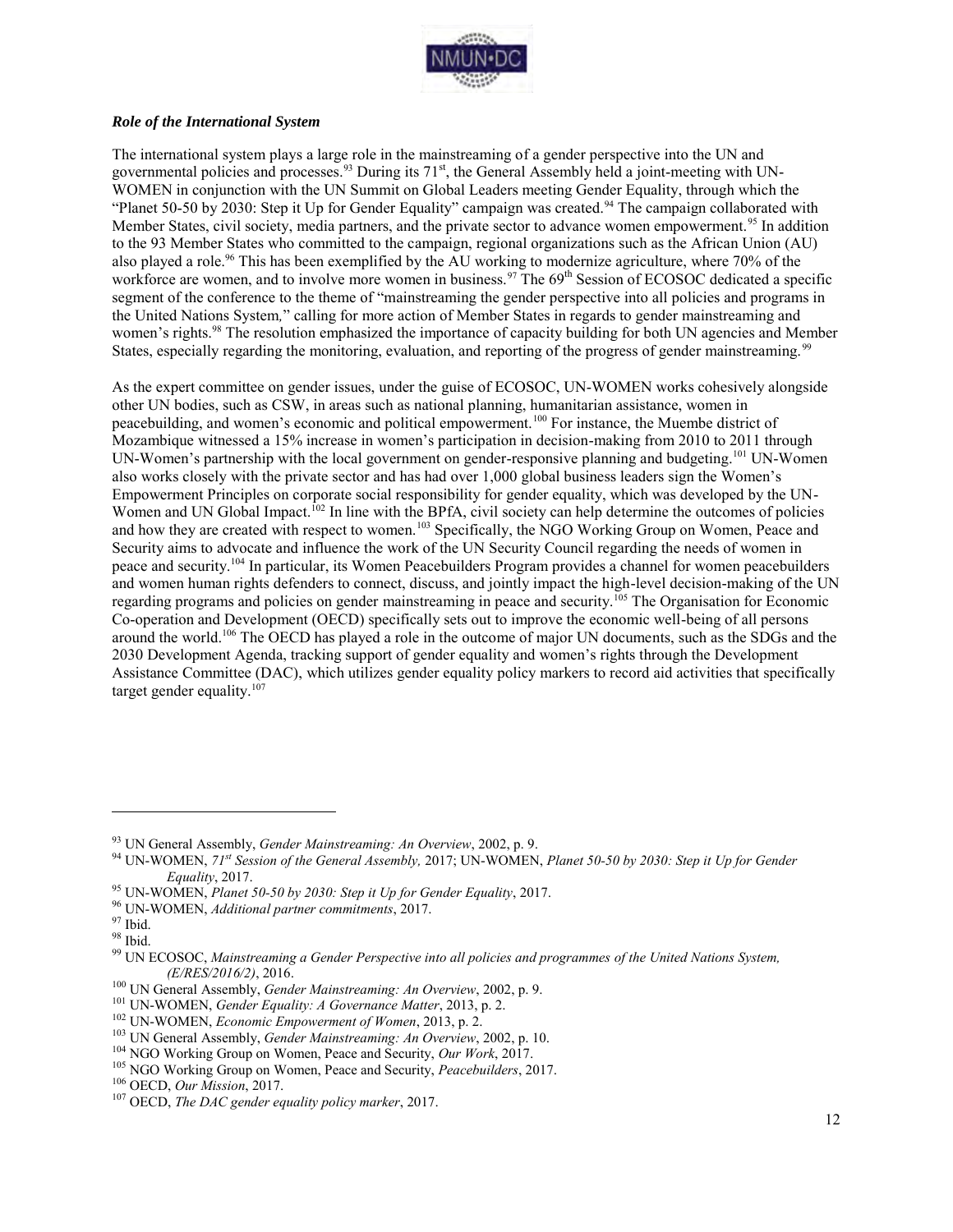

#### *Integration of Women into Public Offices and the Economy*

One of the main goals of mainstreaming a gender perspective is the integration of women into public office, nationally and internationally.<sup>108</sup> Lack of funding, discrimination from political parties, and sexism present critical challenges for women to equally participate in the political realm.<sup>109</sup> The UN Division for the Advancement of Women (DAW) published a report in 2005 outlining the work needed to address the issue, including hiring practices and equal pay to women.<sup>110</sup> As stated by UN-WOMEN's Deputy Executive Director, Lakshmi Puri, at the ECOSOC Coordination and Management Session of 2017, gender mainstreaming and standalone gender equality programs are not mutually exclusive.<sup>111</sup> Only 3.5% of current UN staff spend more than 50% of their time on gender issues, which is an underinvestment in gender.<sup>112</sup> This lack of integration impedes the results of the international community when it comes to integrating women.<sup>113</sup> While there are no concrete solutions currently being presented, the SDGs, specifically SDG five, serve as a stepping stone to finding a solution for the lack of gender representation in the UN System.<sup>114</sup> Because of this, in 2013, the Millennium Development Goals Fund Secretariat in conjunction with the United Nations Development Programme (UNDP) and UN-WOMEN published *Two Roads, One Goal: Dual Strategy for Gender Equality Programming in the Millennium Development Goals Achievement Fund,*  conceptualizing why integrating women in decision making processes is important in the international community, and why the UNDP and UN-WOMEN continue to work on the issue of gender mainstreaming.<sup>115</sup> By adopting standards for joint gender program as a UN system-wide commitment, it is easier and more effective in integrating women into decision making processes.<sup>116</sup>

#### *Conclusion*

Despite the groundwork laid by the post-2015 development agenda, gender discrimination exists in every part of the world today.<sup>117</sup> Gender discrimination in economics means that women are not treated equally in terms of wages or job opportunities, regardless of their contribution to these economies.<sup>118</sup> The empowerment of women and the improvement of women's social, economic, and political status is imperative for the achievement of sustainable development.<sup>119</sup> While there is still a lot of work to be done, the SDGs and the work of UN-WOMEN, CSW, and ECOSOC have continued the process including women and girls in all aspects of society.<sup>120</sup> These UN organs aim for the empowerment of women and girls as well as minorities whom are marginalized in the political spectrum.<sup>121</sup> Conventions like the BPfA and the policies adopted by ECOSOC help the world move closer towards the UN's ongoing goal of gender equality worldwide.<sup>122</sup>

# **Annotated Bibliography**

<sup>108</sup> UN-WOMEN, *Progress towards meeting the MDGs for women and girls*, 2015.

<sup>109</sup> UN DAW*, Equal Participation of Women and Men in Decision-making Processes, with Particular Emphasis on Political Participation and Leadership*, 2005, p. 17.

 $110$  Ibid.

<sup>111</sup> UN-WOMEN, *Speech: "Gender mainstreaming is crucial"—Lakshmi Puri*, 2017.

<sup>112</sup> Ibid.

<sup>113</sup> UN-WOMEN, *UN-WOMEN Calls for the Mainstreaming of a Gender Perspective into all Policies and Programmes,* 2014. <sup>114</sup> UN-WOMEN, *SDG 5: Achieve gender equality and empower all women and girls*, 2017.

<sup>115</sup> UN-WOMEN, *Two Roads, One Goal: Dual Strategy Equality Programming in the Millennium Development Goals Achievement Fund*, 2013, p. 21.

<sup>116</sup> Ibid, pp. 21-23.

<sup>117</sup> UN-WOMEN, *Making Joint Gender Programmes Work: Guide for Design, Implementation, Monitoring and Evaluation*, 2013; UN General Assembly, *Convention on the Elimination of All Forms of Discrimination against Women: Optional Protocol (A/RES/54/4)*, 1999.

<sup>118</sup> UN General Assembly, *Convention on the Elimination of All Forms of Discrimination against Women: Optional Protocol (A/RES/54/4)*, 1999.

<sup>119</sup> UN Fourth World Conference on Women, *Beijing Declaration and Platform for Action*, 1995.

<sup>&</sup>lt;sup>120</sup> UN DAW, Equal Participation of Women and Men in Decision-making Processes, with Particular Emphasis on Political *Participation and Leadership*, 2005, pp. 15, 17.

<sup>121</sup> Ibid, p. 23.

<sup>&</sup>lt;sup>122</sup> UN Fourth World Conference on Women, *Beijing Declaration and Platform for Action*, 1995.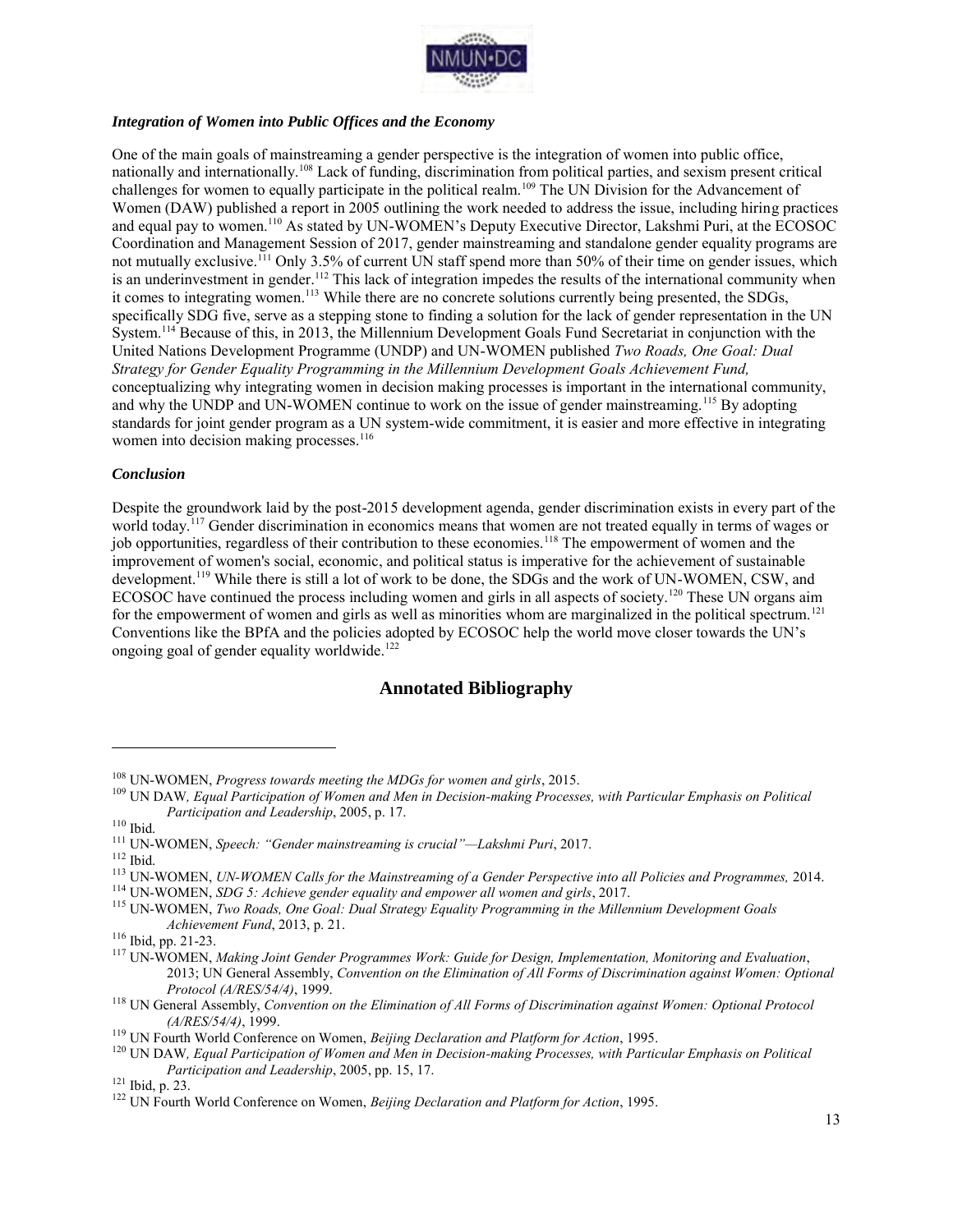

United Nations, General Assembly. (1948). *Universal Declaration of Human Rights (A/RES/217 A (III))*. Retrieved 20 June 2017 from:<http://www.un.org/en/universal-declaration-human-rights/>

*Ratified in 1948, the Universal Declaration of Human Rights (UDHR) is the foremost convention and declaration in regards to human rights in the international system. Throughout its 30 articles, the UDHR outlines what rights are inalienable to all persons. The UDHR specifically points out what rights women are guaranteed under international law, a more than relevant issue that has yet to be achieved today. The UDHR was monumental in its time, paving the way for more gender and human rights inclusive policies, and while not perfect, it was an excellent starting point as well as serving as an excellent reference point for delegates.* 

United Nations Development Programme and United Nations Entity for Gender Equality and the Empowerment of Women. (2013). *Two Roads, One Goal: Dual Strategy Equality Programming in the Millennium Development Goals Achievement Fund* [Report]. Retrieved 16 April 2017 from: [http://www.unwomen.org/-](http://www.unwomen.org/-/media/headquarters/attachments/sections/library/publications/2013/3/f2_mdgf_tworoads_web%20pdf.pdf?vs=1457) /media/headquarters/attachments/sections/library/publications/2013/3/f2\_mdgf\_tworoads\_web%20pdf.pdf?vs=1457

*While the Millennium Development Goals themselves have been replaced by the Sustainable Development Goals, Cooper and Nelson's contribution via the Millennium Development Goals Achievement Fund (MDGF) and this report are more than invaluable. Cooper and Nelson give a look into to the MDGF explaining a Spanish perspective to the problems and the struggles of women in context of equality. Mainstreaming of gender perspectives in government is also outlined in a clear and concise manner whilst suggesting policy integration. The publication also shows the work that both UN-Women and the UNDP have completed in regards to achieving the UN's ongoing goal of achieving gender equality in the international system.* 

United Nations Entity for Gender Equality and the Empowerment of Women. (2013). *Making Joint Gender Programmes Work: Guide for Design, Implementation, Monitoring and Evaluation [Report]. Retrieved 16 April* 2017 from: [http://www.undp.org/content/dam/undp/library/gender/Making-Joint-Gender-Programmes-](http://www.undp.org/content/dam/undp/library/gender/Making-Joint-Gender-Programmes-Work.pdf?download)[Work.pdf?download](http://www.undp.org/content/dam/undp/library/gender/Making-Joint-Gender-Programmes-Work.pdf?download) 

*This guide specifically lays out the guidelines for UN programs on the best way to implement and run joint gender initiatives without marginalizing women. The best practices and lessons that have been learnt from recent programs, either success or failure, are laid out within this guide to help the betterment of programs in their striving for inclusivity within the UN system. It is through these guides that the UN aims for a better integration of women into their offices and programs, ensuring that equal rights are met.* 

United Nations Entity for Gender Equality and the Empowerment of Women. (2013). *Status of Women in the United Nations System* [Report]. Retrieved 16 April 2017 from: [http://www.unwomen.org/-](http://www.unwomen.org/-/media/headquarters/attachments/sections/library/publications/2016/status-of-women-in-the-united-nations-system-2016-en.pdf?vs=2511) [/media/headquarters/attachments/sections/library/publications/2016/status-of-women-in-the-united-nations-system-](http://www.unwomen.org/-/media/headquarters/attachments/sections/library/publications/2016/status-of-women-in-the-united-nations-system-2016-en.pdf?vs=2511)[2016-en.pdf?vs=2511](http://www.unwomen.org/-/media/headquarters/attachments/sections/library/publications/2016/status-of-women-in-the-united-nations-system-2016-en.pdf?vs=2511) 

*This report outlines the role and the mandate of UN-WOMEN while also discussing in full the role and status that women hold within the UN system. The publication provides a thorough detailing of the statistics and the different aspects of women and gender representation within the UN-System. Strategies to help with the inclusion of women in governmental organizations are also included. Delegates may find it a worth-while read to help understand UN's philosophies on gender mainstreaming as well as steps moving forward.* 

United Nations Entity for Gender Equality and the Empowerment of Women. (2014, June 12). *UN-WOMEN Calls for the Mainstreaming of a Gender Perspective into all Policies and Programmes* [Statement]. Retrieved 16 April 2017 from: [http://www.unwomen.org/en/news/stories/2014/6/un-women-calls-for-the-mainstreaming-of-a-gender](http://www.unwomen.org/en/news/stories/2014/6/un-women-calls-for-the-mainstreaming-of-a-gender-perspective-into-all-policies-and-programmes)[perspective-into-all-policies-and-programmes](http://www.unwomen.org/en/news/stories/2014/6/un-women-calls-for-the-mainstreaming-of-a-gender-perspective-into-all-policies-and-programmes) 

*This statement makes clear mention of the mandates of relevant UN agencies that have specific guidelines for the mainstreaming of a gender perspective. By stressing the need for inclusion of women and men in different sectors of the UN as well as other international and national organizations, Mister Puri outlines the need for the mainstreaming of the gender perspective in all aspects of government for the inclusion of all. This document may help delegates explore other organizations concern gender issues and research further strategies to better address the issue.*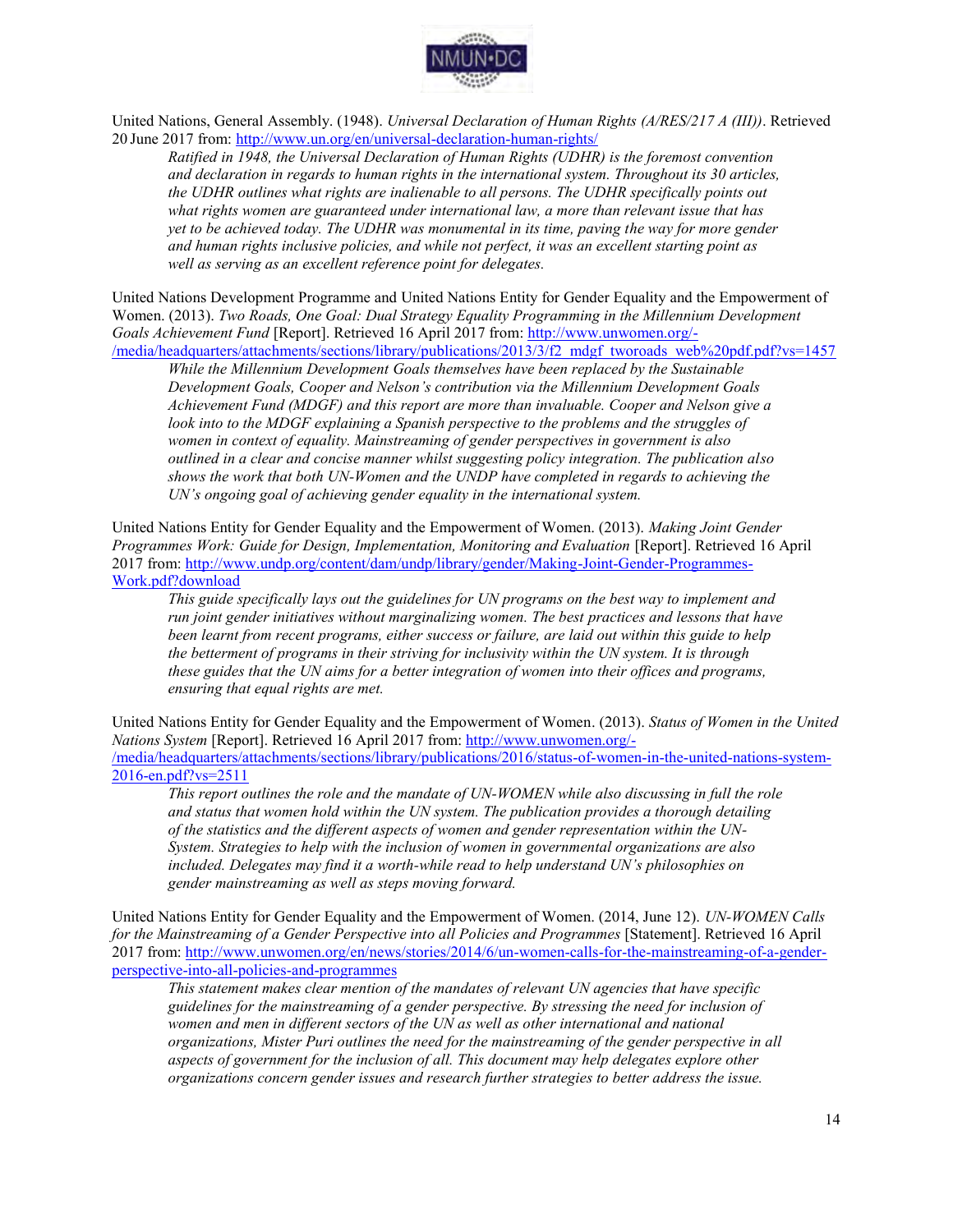

# **Bibliography**

Clinton, Hillary. (1995, September 5). *Speech made by First Lady Hillary Clinton for the United Nations Fourth World Conference on Women*. Retrieved 18 June 2017 from: [http://www.un.org/esa/gopher](http://www.un.org/esa/gopher-data/conf/fwcw/conf/gov/950905175653.txt)[data/conf/fwcw/conf/gov/950905175653.txt](http://www.un.org/esa/gopher-data/conf/fwcw/conf/gov/950905175653.txt) 

*How Can the SDGs Contribute to Gender Equality?* (2017, March 8). International Institute for Sustainable Development. Retrieved 12 July 2017 from:<http://www.iisd.org/blog/how-can-sdgs-contribute-gender-equality>

NGO Working Group on Women, Peace and Security. (2017). *Our Work* [Website]. Retrieved 8 July 2017 from: <http://www.womenpeacesecurity.org/our-work/advocacy/>

NGO Working Group on Women, Peace and Security. (2017). *Peacebuilders* [Website]. Retrieved 12 July 2017 from[: http://www.womenpeacesecurity.org/our-work/peacebuilders/](http://www.womenpeacesecurity.org/our-work/peacebuilders/) 

Organisation for Economic Co-operation and Development. (2017). *The DAC gender equality policy marker*  [Website]. Retrieved 8 July 2017 from: [http://www.oecd.org/dac/gender-development/dac-gender-equality](http://www.oecd.org/dac/gender-development/dac-gender-equality-marker.htm)[marker.htm](http://www.oecd.org/dac/gender-development/dac-gender-equality-marker.htm) 

Organisation for Economic Co-operation and Development. (2017). *Our Mission* [Website]. Retrieved 8 July 2017 from[: http://www.oecd.org/about/](http://www.oecd.org/about/) 

United Nations, Commission on the Status of Women. (2015). *Political declaration on the occasion of the twentieth anniversary of the Fourth World Conference on Women* [Website]. Retrieved 8 July 2017 from: <http://www.unwomen.org/en/csw/csw59-2015>

United Nations, Department of Economic and Social Affairs. (2010). *Achieving Gender Equality, Women's Empowerment and Strengthening Development Cooperation* [Report]. Retrieved 18 June from: [http://www.un.org/en/ecosoc/docs/pdfs/10-](http://www.un.org/en/ecosoc/docs/pdfs/10-50143_(e)_(desa)dialogues_ecosoc_achieving_gender_equality_women_empowerment.pdf) [50143\\_\(e\)\\_\(desa\)dialogues\\_ecosoc\\_achieving\\_gender\\_equality\\_women\\_empowerment.pdf](http://www.un.org/en/ecosoc/docs/pdfs/10-50143_(e)_(desa)dialogues_ecosoc_achieving_gender_equality_women_empowerment.pdf) 

United Nations, Department of Economic and Social Affairs. (2017). *Sustainable Development Goal 5: Achieve gender equality and empower all women and girls* [Website]. Retrieved 17 June from: <https://sustainabledevelopment.un.org/sdg5>

United Nations, Department of Economic and Social Affairs. (2017). *Sustainable Development Goal 10: Reduce inequality within and among countries* [Website]. Retrieved 12 July 2017 from: <https://sustainabledevelopment.un.org/sdg10>

United Nations, Economic and Social Council. (2009). *Efforts to Empower Women, Initiatives to Promote Sustainable Economic Growth Mutually Reinforcing, Say Third Committee Speakers (E/2012/61)* [Report]. Retrieved 19 May 2017 from:<http://undocs.org/E/2012/61>

United Nations, Economic and Social Council. (2010). *Mainstreaming a gender perspective into all policies and programmes in the United Nations system, Report of the Secretary-General (E/2010/57)* [Report]. Retrieved 8 July 2017 from:<http://undocs.org/E/2010/57>

United Nations, Economic and Social Council. (2012). *Mainstreaming a Gender Perspective into all Policies and Programmes of the United Nations System (E/2012/61)* [Report]. Retrieved 16 April 2017 from: <http://undocs.org/E/2012/61>

United Nations, General Assembly. (1948). *Universal Declaration of Human Rights (A/RES/217 A (III))*. Retrieved 20 June 2017 from:<http://www.un.org/en/universal-declaration-human-rights/>

United Nations, General Assembly. (1995). *Beijing Platform for Action* [Declaration]. Retrieved 30 April 2017 from[: https://www.un.org/womenwatch/daw/beijing/platform/decision.htm](https://www.un.org/womenwatch/daw/beijing/platform/decision.htm)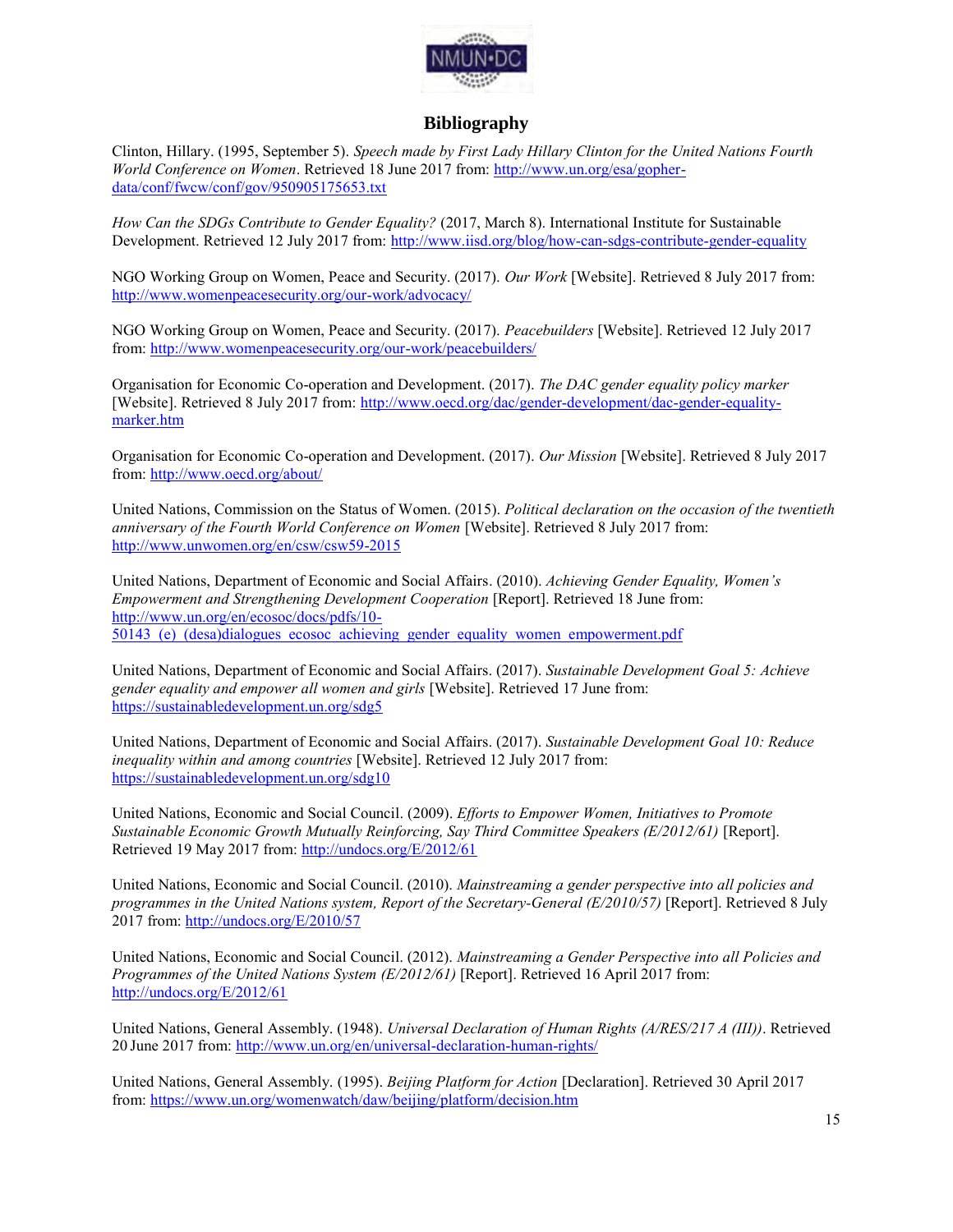

United Nations, General Assembly, Fifty-second session. (1997). *Gender Mainstreaming: Extract from Report of the Economic and Social Council for 1997 (A/52/3)* [Report]. Retrieved 20 June 2017 from:<http://undocs.org/A/52/3>

United Nations, General Assembly. (1999). *Convention on the Elimination of All Forms of Discrimination against Women: Optional Protocol (A/RES/54/4).* Retrieved 11 July 2017 from:<http://undocs.org/A/RES/54/4>

United Nations, General Assembly. (2009). *Efforts to Empower Women, Initiatives to Promote Sustainable Economic Growth Mutually Reinforcing, Say Third Committee Speakers (GA/SHC/2950)* [Report]. Retrieved 19 May 2017 from:<http://undocs.org/E/2012/61>

United Nations, General Assembly. (2011). *General Assembly 66th Session of 2011* [Website]. Retrieved 23 June 2017 from:<http://www.un.org/womenwatch/daw/documents/ga66.htm>

United Nations, General Assembly. (2011, 11 October). *With Equal Rights, Empowerment, Women Can Be 'Agents of Change' for Sustained Socio-economic Development, Security around World, Third Committee Told* [Meeting Coverage]. Retrieved 19 May 2017 from:<https://www.un.org/press/en/2011/gashc4009.doc.htm>

United Nations, General Assembly, Seventieth session. (2015). *Transforming our world: the 2030 Agenda for Sustainable Development (A/RES/70/1)* [Resolution]. Retrieved 11 July 2017 from:<http://undocs.org/A/RES/70/1>

United Nations, Office of the Special Adviser on Gender Issues and Advancement of Women. (2002). *Gender Mainstreaming: An Overview* [Report]. Retrieved 1 May 2017 from: <http://www.un.org/womenwatch/osagi/pdf/e65237.pdf>

United Nations, Security Council, 4213<sup>th</sup> meeting. (2000). *Women and peace and security (S/RES/1325 (2000))* [Resolution]. Retrieved 22 June 2017 from: [http://undocs.org/S/RES/1325%20\(2000\)](http://undocs.org/S/RES/1325%20(2000)) 

United Nations, Security Council, 5916<sup>th</sup> meeting. (2008). *Women and peace and security(S/RES/1820 (2008))* [Resolution] Retrieved 8 July 2017 from: http://www.un.org/en/ga/search/view\_doc.asp?symbol=S/RES/1820(2008)

United Nations, Security Council, 6195<sup>th</sup> meeting. (2009). *Women and peace and security (S/RES/1888 (2009))* [Resolution] Retrieved 8 July 2017 from: [http://www.un.org/en/ga/search/view\\_doc.asp?symbol=S/RES/1888\(2009\)](http://www.un.org/en/ga/search/view_doc.asp?symbol=S/RES/1888(2009)) 

United Nations, Security Council, 6196<sup>th</sup> meeting. (2009). *Women and peace and security (S/RES/1889 (2009)*) [Resolution] Retrieved 8 July 2017 from: http://www.un.org/en/ga/search/view\_doc.asp?symbol=S/RES/1889(2009)

United Nations, Security Council, 6453rd meeting. (2010). *Women and peace and security (S/RES/1960 (2010))[*Resolution] Retrieved 8 July 2017 from: [http://www.un.org/en/ga/search/view\\_doc.asp?symbol=S/RES/1960\(2010\)](http://www.un.org/en/ga/search/view_doc.asp?symbol=S/RES/1960(2010)) 

United Nations, Security Council, 6984<sup>th</sup> meeting. (2013). *Women peace and security (S/RES/2106 (2013))* [Resolution] Retrieved 8 July 2017 from: [http://www.un.org/en/ga/search/view\\_doc.asp?symbol=S/RES/2106\(2013\)](http://www.un.org/en/ga/search/view_doc.asp?symbol=S/RES/2106(2013)) 

United Nations, Security Council, 7044<sup>th</sup> meeting. (2013). *Women and peace and security (S/RES/2111 (2013))* [Resolution] Retrieved 8 July 2017 from: [http://www.un.org/en/ga/search/view\\_doc.asp?symbol=S/RES/2122\(2013\)](http://www.un.org/en/ga/search/view_doc.asp?symbol=S/RES/2122(2013)) 

United Nations, Security Council, 7533rd meeting. (2015). *Women and peace and security (SRES/2242 (2015))*  [Resolution] Retrieved 8 July 2017 from: [http://www.un.org/ga/search/view\\_doc.asp?symbol=S/RES/2242\(2015\)](http://www.un.org/ga/search/view_doc.asp?symbol=S/RES/2242(2015)) 

United Nations Development Programme and United Nations Entity for Gender Equality and the Empowerment of Women. (2013). *Two Roads, One Goal: Dual Strategy Equality Programming in the Millennium Development Goals Achievement Fund* [Report]. Retrieved 16 April 2017 from: [http://www.unwomen.org/-](http://www.unwomen.org/-/media/headquarters/attachments/sections/library/publications/2013/3/f2_mdgf_tworoads_web%20pdf.pdf?vs=1457) [/media/headquarters/attachments/sections/library/publications/2013/3/f2\\_mdgf\\_tworoads\\_web%20pdf.pdf?vs=1457](http://www.unwomen.org/-/media/headquarters/attachments/sections/library/publications/2013/3/f2_mdgf_tworoads_web%20pdf.pdf?vs=1457)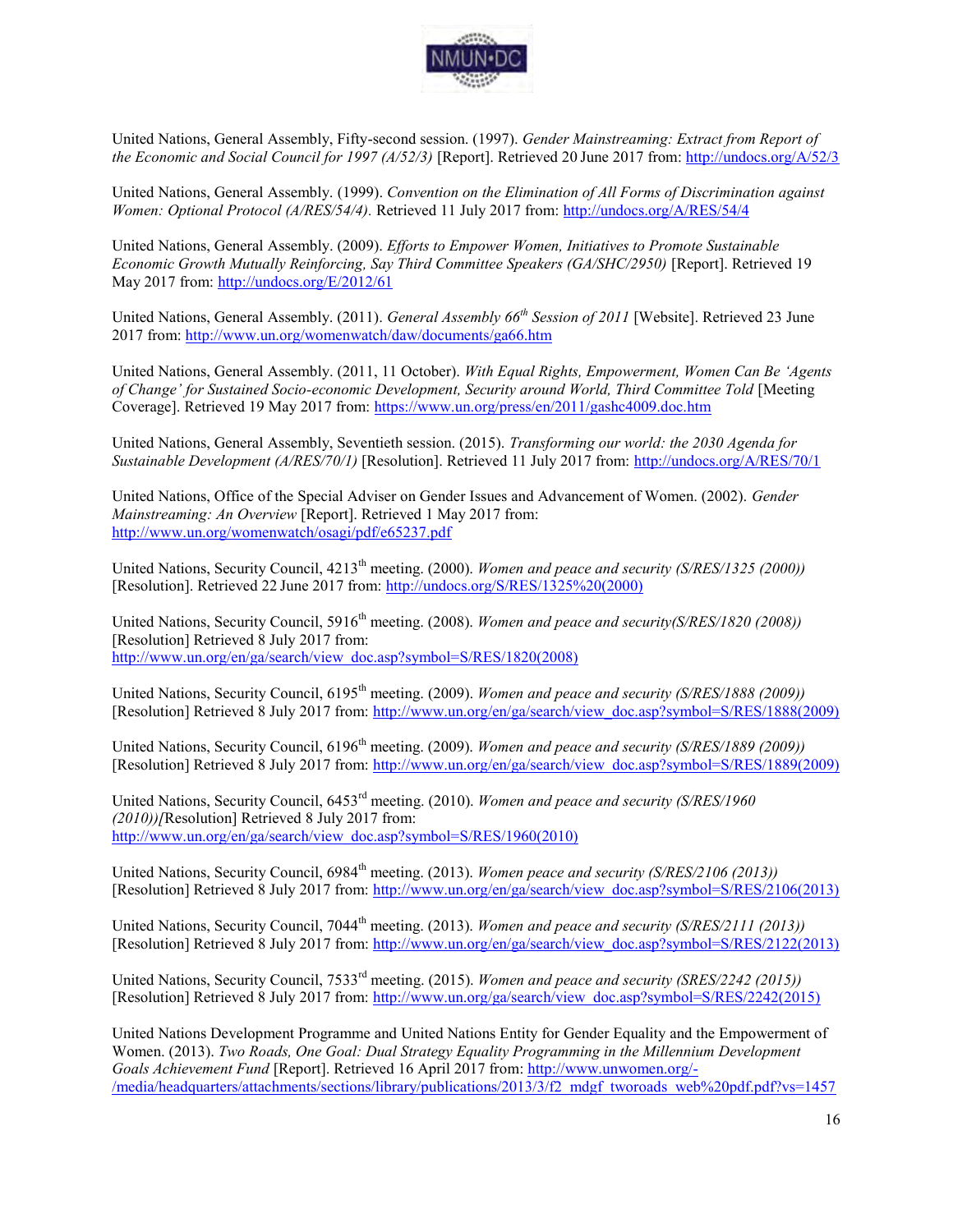

United Nations Division for the Advancement of Women. (2005). *Equal Participation of Women and Men in Decision-Making Processes, with Particular Emphasis on Political Participation and Leadership* [Report] Retrieved 23 May 2017 from:<http://www.un.org/womenwatch/daw/egm/eql-men/FinalReport.pdf>

United Nations Entity for Gender Equality and the Empowerment of Women. (2013). *Economic Empowerment of Women* [Briefing Paper]. Retrieved 12 July 2017 from: [http://www.unwomen.org/-](http://www.unwomen.org/-/media/headquarters/attachments/sections/library/publications/2013/12/un%20women_ee-thematic-brief_us-web%20pdf.pdf) [/media/headquarters/attachments/sections/library/publications/2013/12/un%20women\\_ee-thematic-brief\\_us](http://www.unwomen.org/-/media/headquarters/attachments/sections/library/publications/2013/12/un%20women_ee-thematic-brief_us-web%20pdf.pdf)[web%20pdf.pdf](http://www.unwomen.org/-/media/headquarters/attachments/sections/library/publications/2013/12/un%20women_ee-thematic-brief_us-web%20pdf.pdf) 

United Nations Entity for Gender Equality and the Empowerment of Women. (2013). *Gender Equality: A Governance Matter* [Briefing Paper]. Retrieved 12 July 2017 from: [http://www.unwomen.org/-](http://www.unwomen.org/-/media/headquarters/attachments/sections/library/publications/2013/12/un%20womenlggovernancebriefusweb%20pdf.pdf) [/media/headquarters/attachments/sections/library/publications/2013/12/un%20womenlggovernancebriefusweb%20p](http://www.unwomen.org/-/media/headquarters/attachments/sections/library/publications/2013/12/un%20womenlggovernancebriefusweb%20pdf.pdf) [df.pdf](http://www.unwomen.org/-/media/headquarters/attachments/sections/library/publications/2013/12/un%20womenlggovernancebriefusweb%20pdf.pdf) 

United Nations Entity for Gender Equality and the Empowerment of Women. (2008). *Convention on the Elimination of All Forms of Discrimination against Women*. Retrieved: 22 May 2017 from: <http://www.un.org/womenwatch/daw/cedaw/>

United Nations Entity for Gender Equality and the Empowerment of Women. (2013). *Making Joint Gender*  Programmes Work: Guide for Design, Implementation, Monitoring and Evaluation. [Report]. Retrieved 16 April 2017 from: [http://www.undp.org/content/dam/undp/library/gender/Making-Joint-Gender-Programmes-](http://www.undp.org/content/dam/undp/library/gender/Making-Joint-Gender-Programmes-Work.pdf?download)[Work.pdf?download](http://www.undp.org/content/dam/undp/library/gender/Making-Joint-Gender-Programmes-Work.pdf?download) 

United Nations Entity for Gender Equality and the Empowerment of Women. (2013). *Status of Women in the United Nations System* [Report]. Retrieved 16 April 2017 from: [http://www.unwomen.org/-](http://www.unwomen.org/-/media/headquarters/attachments/sections/library/publications/2016/status-of-women-in-the-united-nations-system-2016-en.pdf?vs=2511) [/media/headquarters/attachments/sections/library/publications/2016/status-of-women-in-the-united-nations-system-](http://www.unwomen.org/-/media/headquarters/attachments/sections/library/publications/2016/status-of-women-in-the-united-nations-system-2016-en.pdf?vs=2511)[2016-en.pdf?vs=2511](http://www.unwomen.org/-/media/headquarters/attachments/sections/library/publications/2016/status-of-women-in-the-united-nations-system-2016-en.pdf?vs=2511)

United Nations Entity for Gender Equality and the Empowerment of Women. (2014, 12 June). *UN-WOMEN Calls*  for the Mainstreaming of a Gender Perspective into all Policies and Programmes [Statement]. Retrieved 16 April 2017 from: [http://www.unwomen.org/en/news/stories/2014/6/un-women-calls-for-the-mainstreaming-of-a-gender](http://www.unwomen.org/en/news/stories/2014/6/un-women-calls-for-the-mainstreaming-of-a-gender-perspective-into-all-policies-and-programmes)[perspective-into-all-policies-and-programmes](http://www.unwomen.org/en/news/stories/2014/6/un-women-calls-for-the-mainstreaming-of-a-gender-perspective-into-all-policies-and-programmes)

United Nations Entity for Gender Equality and the Empowerment of Women. (2015). *About UN-WOMEN*  [Website]. Retrieved: 22 May 2017 from:<http://www.unwomen.org/en/about-us/about-un-women>

United Nations Entity for Gender Equality and the Empowerment of Women. (2015). *Progress towards meeting the MDGs for women and girls* [Website]. Retrieved: 15 May 2017 from: [http://www.unwomen.org/en/news/in](http://www.unwomen.org/en/news/in-focus/mdg-momentum)[focus/mdg-momentum](http://www.unwomen.org/en/news/in-focus/mdg-momentum) 

United Nations Entity for Gender Equality and the Empowerment of Women. (2015). *SDG 5: Achieve Gender Equality and Empower all Women and Girls* [Website]. Retrieved 22 May 2017 from: <http://www.unwomen.org/en/news/in-focus/women-and-the-sdgs/sdg-5-gender-equality>

United Nations Entity for Gender Equality and the Empowerment of Women. (2015). *World Conferences on Women*  [Website]. Retrieved 18 May 2017 from: [http://www.unwomen.org/en/how-we-work/intergovernmental](http://www.unwomen.org/en/how-we-work/intergovernmental-support/world-conferences-on-women)[support/world-conferences-on-women](http://www.unwomen.org/en/how-we-work/intergovernmental-support/world-conferences-on-women) 

United Nations Entity for Gender Equality and the Empowerment of Women. (2017). *12 Critical Areas* [Website]. Retrieved 9 July 2017 from:<http://www.unwomen.org/en/news/in-focus/csw59/feature-stories>

United Nations Entity for Gender Equality and the Empowerment of Women. (2017). *71st Session of the General Assembly* [Website]. Retrieved 9 July 2017 from:<http://www.unwomen.org/en/news/in-focus/general-assembly>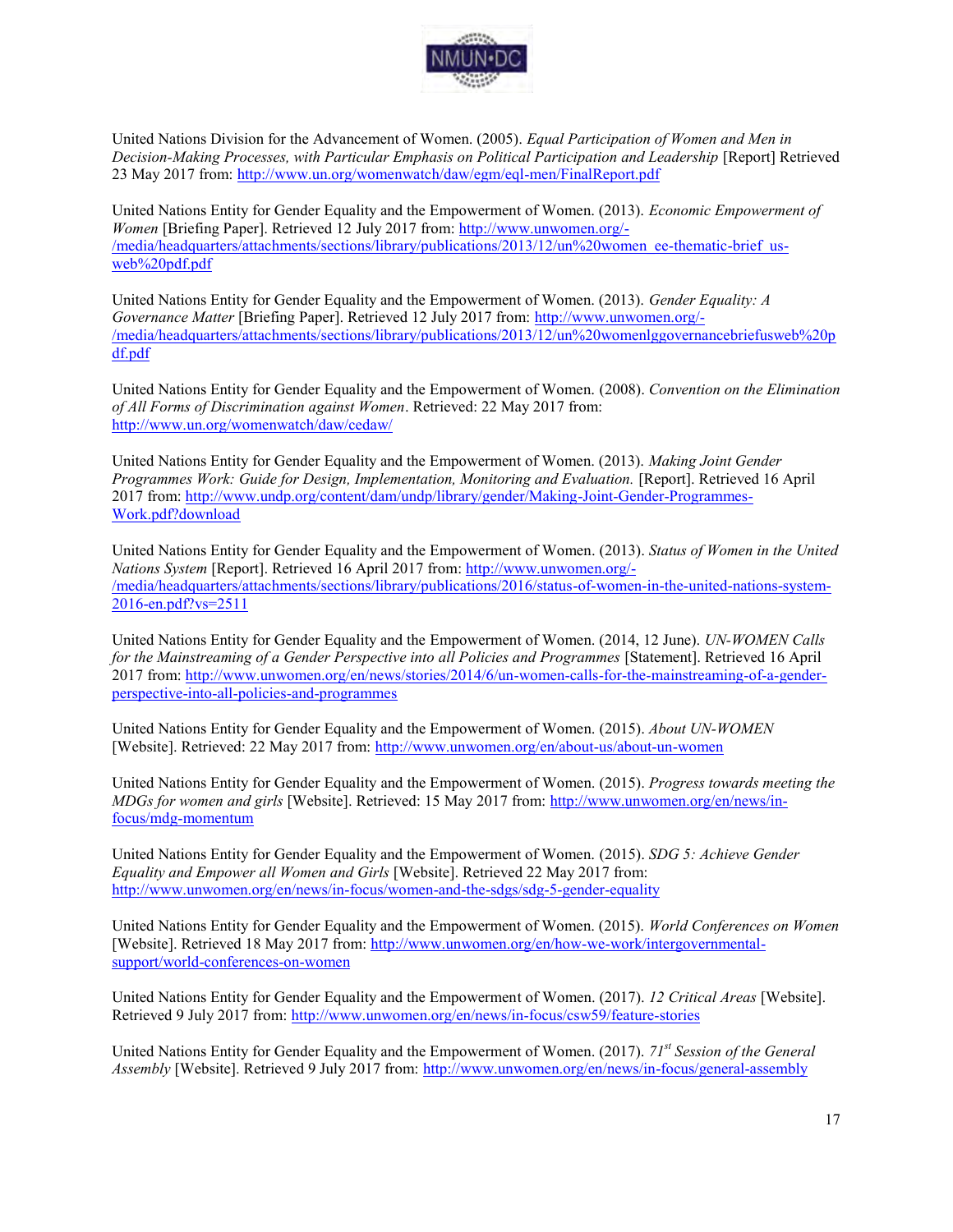

United Nations Entity for Gender Equality and the Empowerment of women. (2017). *About Step it Up* [Website]. Retrieved 8 July 2017 from:<http://www.unwomen.org/en/get-involved/step-it-up/about>

United Nations Entity for Gender Equality and the Empowerment of Women. (2017). *Additional Partner Commitments* [Website]. Retrieved 6 July 2017 from: [http://www.unwomen.org/en/get-involved/step-it](http://www.unwomen.org/en/get-involved/step-it-up/additional-commitments)[up/additional-commitments](http://www.unwomen.org/en/get-involved/step-it-up/additional-commitments)

United Nations Entity for Gender Equality and the Empowerment of Women. (2017). *Speech: "Gender mainstreaming is crucial"—Lakshmi Puri* [Website]. Retrieved: 18 June 2017 from: <http://www.unwomen.org/en/news/stories/2017/6/speech-ded-puri-ecosoc-coordination-and-management>

Office of the United Nations High Commissioner for Human Rights. (1976). *International Covenant on Economic, Social and Cultural Rights*. Retrieved 23 June 2017 from: <http://www.ohchr.org/EN/ProfessionalInterest/Pages/CESCR.aspx>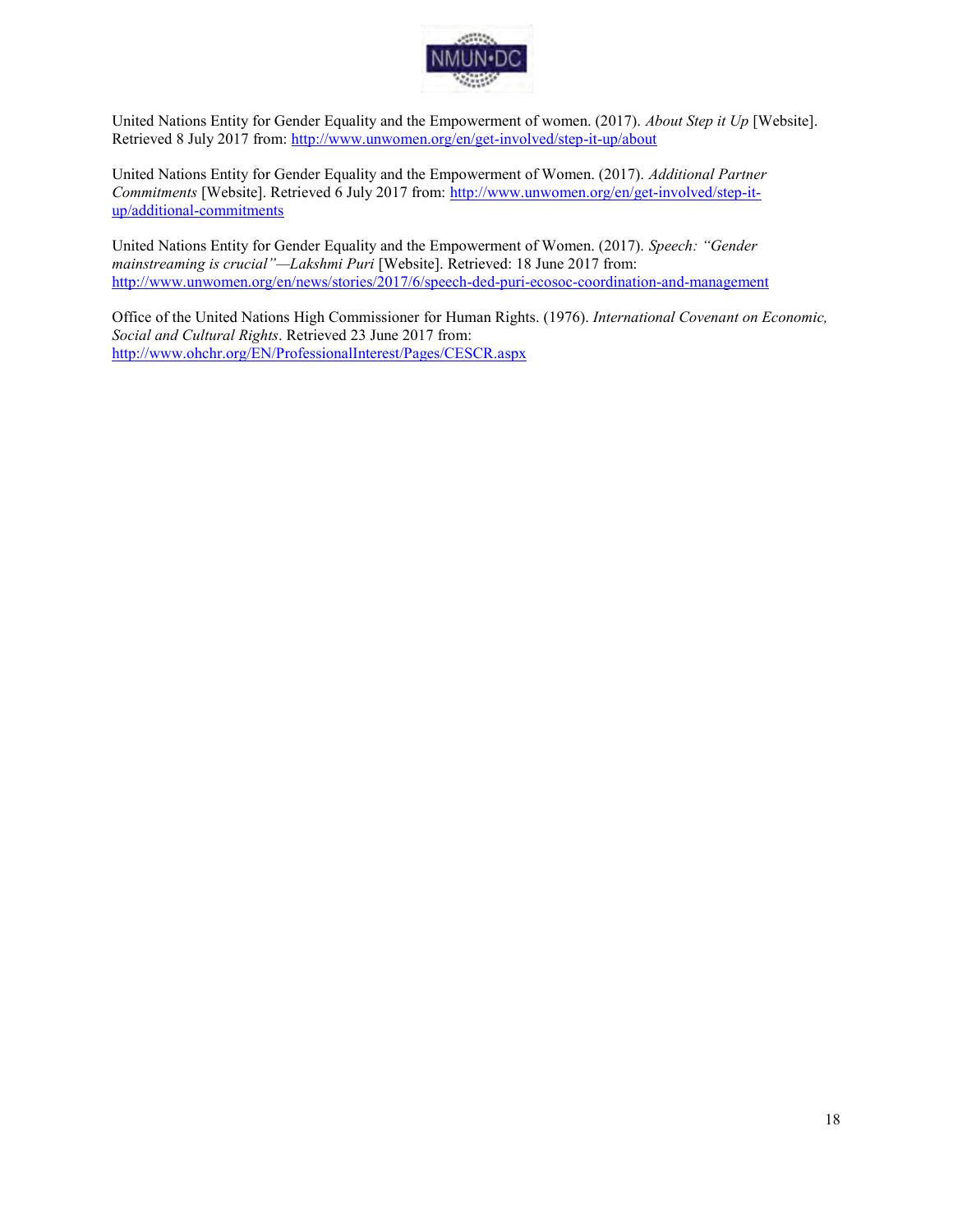

# **II. Implementing Policies that Support Restorative Justice**

#### *Introduction*

Promoting tolerance, peaceful resolutions of conflicts, and responsible community practices is one of the many benefits to alternative justice systems, particularly restorative justice.<sup>123</sup> Restorative justice is used to prevent future conflict, break the cycle of criminal or political violence, and strengthen new or existing political and justice systems.<sup>124</sup> According to the Economic and Social Council (ECOSOC) resolution 2002/14, "basic principles on the use of restorative justice programmes in criminal matters," adopted 24 July 2002, a restorative process is "any process during which a victim, offender, and often community members participate together to resolve matters arising from crime."<sup>125</sup> Restorative justice processes can range from one-on-one direct mediation, such as community justice circles, to a nation-wide reconciliation process, such as truth and reconciliation commissions.<sup>126</sup> These processes usually involve a facilitator, such as a community leader, criminal justice official, or nongovernmental organization (NGO), and can be based around traditional or contemporary justice practices.<sup>127</sup> The restorative justice process strives to achieve communal healing, build relationships, and help the community move forward with a common vision.<sup>128</sup> Reparation, restitution, and community service are common outcomes of restorative justice programs.<sup>129</sup> The goal of these outcomes is to meet the needs of victims, offenders, and their community in order to reintegrate both the victim and the offender back into society.<sup>130</sup>

#### *International and Regional Framework*

In accordance with the *Vienna Declaration on Crime and Justice* (2000), the Tenth United Nations Congress on the Prevention of Crime and the Treatment of Offenders and its accompanying plan of action noted within General Assembly resolution 56/261 of 2002, which focuses on tackling the challenges in fulfilling the *Vienna Declaration*, that all affected parties must have a role in the restorative process, including national, regional, interregional, and international governing bodies.<sup>131</sup> The *Declaration of Basic Principles of Justice for Victims of Crime and Abuse of Power* (1985) enables Member States to identify, assist, and seek restitution for victims of crime and abuse of power.<sup>132</sup> This plays an integral role in both large and small-scale restorative justice processes, strengthening the efforts of those seeking to promote restorative justice programs.<sup>133</sup> In accordance with the *Vienna Declaration,*  Member States and the international community are expected to assess their criminal justice systems and engage with intergovernmental and regional bodies, as well as financial institutions to gain assistance.<sup>134</sup> Through these actions, Member States can use restorative justice practices as a means to mitigate existing systemic issues, such as prison overcrowding, difficulties regarding the protection of witnesses, and crime prevention.<sup>135</sup> On a broad scale, there is a place for restorative justice within the Sustainable Development Goals (SDGs), particularly SDG 16, which is focused around the rule of law, peace, and justice, and seeks to establish equitable access to justice and

<sup>123</sup> UNODC, *Handbook on Restorative justice programmes*, 2006, p. 1.

<sup>124</sup> International Institute for Democracy and Electoral Assistance, *Reconciliation After Violent Conflict: A Handbook*, 2003, p. 29.

<sup>125</sup> UN ECOSOC, *Basic principles on the use of restorative justice programmes in criminal matters (E/RES2002/14)*, 2000.

<sup>126</sup> International Institute for Democracy and Electoral Assistance, *Reconciliation After Violent Conflict: A Handbook*, 2003, pp. 97, 107.

<sup>127</sup> UN ECOSOC, *Basic principles on the use of restorative justice programmes in criminal matters (E/RES2002/14)*, 2000.

<sup>128</sup> International Institute for Democracy and Electoral Assistance, *Reconciliation After Violent Conflict: A Handbook*, 2003, p. 77; UNODC, *Handbook on Restorative justice programmes*, 2006, p. 7.

<sup>129</sup> UN ECOSOC, *Basic principles on the use of restorative justice programmes in criminal matters (E/RES2002/14)*, 2000.

 $130$  Ibid.

<sup>131</sup> Tenth United Nations Congress on the Prevention of Crime and the Treatment of Offenders, *Vienna Declaration on Crime and Justice: Meeting the Challenges of the Twenty-first Century (A/Conf.187/Rev.3)*, 2000; UN General Assembly, *Plans of Action for the implementation of the Vienna Declaration on Crime and Justice: Meeting the Challenges of the Twenty-first Century (A/RES/56/261)*, 2002.

<sup>132</sup> UN General Assembly, *Declaration of Basic Principles of Justice for Victims of Crime and Abuse of Power (A/RES/40/34)*, 1985.

<sup>133</sup> Ibid.

<sup>134</sup> UN General Assembly, *Plans of Action for the implementation of the Vienna Declaration on Crime and Justice: Meeting the Challenges of the Twenty-first Century (A/RES/56/261)*, 2002, p. 14.

<sup>135</sup> Ibid.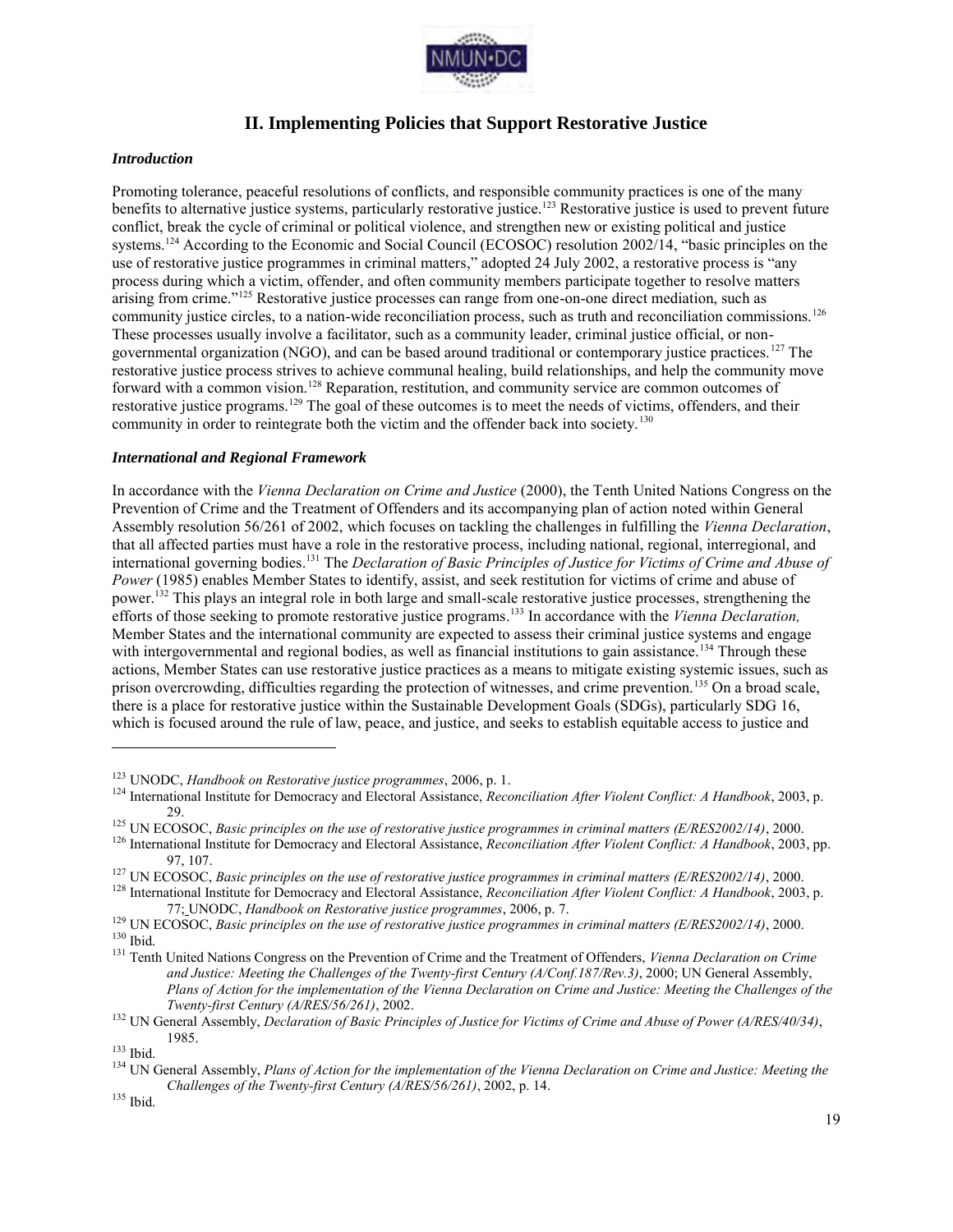

strengthen national, regional, and international institutions as a way to prevent crime.<sup>136</sup> These targets represent a significant change in the operational future of restorative justice programs, and are essential in implementing justice policies.<sup>137</sup>

Furthermore, ECOSOC resolution 2002/14 set forth requirements for Member States to consider when developing a restorative justice program.<sup>138</sup> It encourages Member States to share best practices, collaborate in research, training, and program development, and to provide technical assistance to developing Member States.<sup>139</sup> ECOSOC also calls for the sharing of best practices and international communication regarding restorative justice in order to promote awareness and effectiveness of restorative justice programs.<sup>140</sup> According to ECOSOC, Member States are encouraged to enact restorative justice processes to solve minor offenses and those involving youth or families, thereby creating a community-based healing process for all those involved.<sup>141</sup>

The *Vienna Declaration on Crime and Justice* also calls for regional cooperation in incorporating mechanisms for mediation and restorative justice.<sup>142</sup> As geographical regions typically take different approaches to restorative justice, such as traditional approaches as opposed to contemporary approaches, it is important that Member States coordinate regionally to share best practices that best suit their needs.<sup>143</sup> Based upon existing community and national restorative justice practices, African restorative justice programs typically highlight indigenous and community practices in order to address chronic issues.<sup>144</sup> These issues can range from prison overpopulation to national restorative responses to genocide and prolonged conflicts.<sup>145</sup> European restorative justice programs, however, focus on juvenile justice and justice reform.<sup>146</sup>

#### *Role of the International System*

Within the United Nations (UN) system, restorative justice processes are typically aimed towards society's reparation from large-scale past abuses by ensuring accountability, achieving justice, and facilitating reconciliation.<sup>147</sup> Restorative justice programs vary by size, mandate, and goals; therefore, it can be difficult to standardize restorative justice practices.<sup>148</sup> The international community focuses on broad-based guidance for Member States and non-governmental organizations (NGOs) to take into consideration due to the diversity of restorative justice programs.<sup>149</sup> Therefore, the Group of Experts on Restorative Justice, which reports to the Commission on Crime Prevention and Criminal Justice upon the request of ECOSOC resolution 2000/14, has recommended that any international instruments regarding restorative justice should take the form of a normative, non-binding instrument.<sup>150</sup> The international community also aims to implement restorative justice processes through existing international frameworks, particularly the SDGs.<sup>151</sup> According to the Group of Experts, restorative

<sup>136</sup> UN DPI, *Goal 16: Promote just, peaceful and inclusive societies*, 2017.

<sup>137</sup> TAP Network, *Advocacy: Justice and the SDGs: How to Translate International Justice Commitments into National Reform*, 2016.

<sup>138</sup> UN ECOSOC, *Basic principles on the use of restorative justice programmes in criminal matters (E/RES2002/14)*, 2000. <sup>139</sup> Ibid.

<sup>140</sup> UN ECOSOC, *Development and implementation of mediation and restorative justice measures in criminal justice (E/RES/1999/26)*, 1999.

<sup>&</sup>lt;sup>141</sup> Ibid.

<sup>142</sup> Tenth United Nations Congress on the Prevention of Crime and the Treatment of Offenders, *Vienna Declaration on Crime and Justice: Meeting the Challenges of the Twenty-first Century*, 2000.

<sup>143</sup> UNODC, *Handbook on Restorative justice programmes*, 2006.

<sup>144</sup> Centre for Justice & Reconciliation, *Restorative Justice in Africa*; Centre for Justice & Reconciliation, *Restorative Justice in Europe*.

<sup>145</sup> Ibid.

<sup>146</sup> Ibid.

<sup>147</sup> UN Secretary-General, *Guidance note of the Secretary-General: United Nations Approach to Transitional Justice*, 2010.

<sup>148</sup> International Institute for Democracy and Electoral Assistance, *Reconciliation after Violent Conflict: A Handbook*, 2003, p. 25.

<sup>149</sup> UN CCPCJ, *A summary of comments received on the use and application of the Basic Principles on the Use of Restorative Justice Programmes in Criminal Matters*, 2017, p. 4.

<sup>150</sup> Ibid, p. 3.

<sup>151</sup> The Women Major Group, *Major Group Position Paper: The Women Major Group's vision and priorities for the Sustainable Development Goals*, 2014.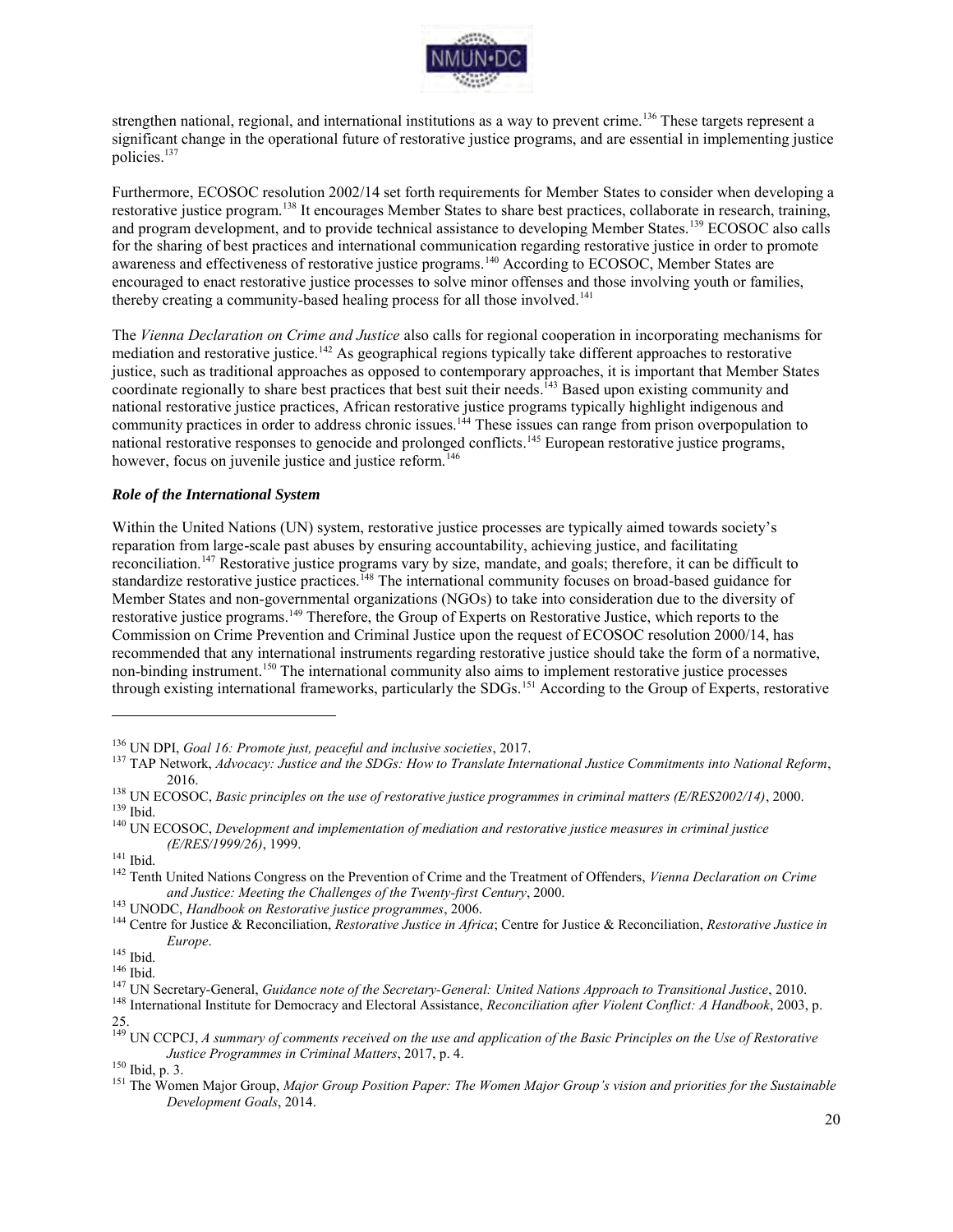

justice practices should supplement existing criminal justice systems.<sup>152</sup> The Group has also noted that theories and practices of restorative justice are still evolving and there is not yet consensus on every element of these programs.<sup>153</sup> Through ECOSOC, restorative justice ideals have been streamlined into peripheral subjects, such as child justice reform, which directly impacts future crime prevention and access to justice.<sup>154</sup> ECOSOC has also called for regular evaluations of restorative justice programs to ensure continued effectiveness and efficiency.<sup>155</sup> The United Nations Congresses on Crime Prevention and Criminal Justice meet every five years to set the international agenda for addressing crime and to strengthen international cooperation.<sup>156</sup> Restorative justice and its potential in preventing both micro- and macro-level crime and conflicts has been on the agenda for every meeting since 2000, thereby raising awareness of the benefits of restorative justice throughout the international community.<sup>157</sup>

Civil society also plays an integral role in the implementation of restorative justice policies through providing pivotal training, records, and connections to restorative justice programs in order to build sustainable relationships between concerned parties.<sup>158</sup> An example of this is the Prison Fellowship International's Centre for Justice and Reconciliation, which is an international NGO that serves as a knowledge center on restorative justice processes.<sup>159</sup> It works to develop and promote restorative justice in criminal justice systems around the world; however, its work is centered around Christian values and therefore has a western bias.<sup>160</sup> Their projects have shown increased empathy and reduced rates of re-offending, regardless of the sex, age, and penal level of the participating prisoners.<sup>161</sup> The Centre for Justice and Reconciliation has also worked directly with the UN in order to create many of the existing international frameworks on restorative justice.<sup>162</sup>

#### *Challenges Facing the Implementation of Restorative Justice*

There are a number of challenges that Member States, particularly developing Member States, face in the implementation of restorative justice systems.<sup>163</sup> Restorative justice can only occur when there is a victim that can be identified, voluntary participation by all parties, and an offender that accepts responsibility for their crime.<sup>164</sup> The criminal justice capacity for technical matters and human capital is typically very limited in developing countries, making it difficult to establish a safe and well-known system for victims and offenders to participate in restorative justice.<sup>165</sup> In order to have an effective restorative justice program and to reach the standards of practices and norms set forth by the international community, a government needs to recruit, train, retain, and deploy sufficient criminal justice personnel.<sup>166</sup> Possible solutions to overcome these challenges include global assistance in the development of restorative justice programs, sharing best practices, and stimulating discussion on a local, regional, and global level in support of restorative justice.<sup>167</sup> Financial, technical, and logistical assistance is crucial in assisting developing countries, transitional economies, and fragile states in developing effective restorative justice programs.<sup>168</sup> The international community has a number of existing financial agreements in order to overcome these challenges, including SDG 17.<sup>169</sup> By improving capacity building, Member States will have the ability to combat poverty,

*<sup>152</sup>* UN ECOSOC, *Restorative justice: report of the Secretary-General (E/CN.15/2002/5)*, 2002, pp. 3-4.

<sup>153</sup> Ibid, p. 4.

<sup>154</sup> UN ECOSOC, *Supporting national and international efforts for child justice reform, in particular through improved coordination in technical justice (E/RES/2009/26)*, 2009, p. 2.

<sup>155</sup> UN ECOSOC, *Basic principles on the use of restorative justice programmes in criminal matters (E/RES/2000/14)*, 2000. <sup>156</sup> UN DPI, *About*, 2015.

<sup>157</sup> Ibid.

<sup>158</sup> UN OHCHR, *Rule-of-Law Tools for Post-Conflict States: Truth commissions*, 2006; UN DPI, *Building Just Societies: Reconciliation in Transitional Settings*, 2012.

<sup>159</sup> Centre for Justice & Reconciliation, *About Us*, 2017.

<sup>160</sup> Centre for Justice & Reconciliation, *Mission, Vision and Values*, 2017.

<sup>161</sup> Centre for Justice & Reconciliation, *Sycamore Tree project*, 2017.

<sup>162</sup> Centre for Justice & Reconciliation, *Programs*, 2017.

<sup>163</sup> UN DESA, *Sustainable Development Goal 17*, 2017.

<sup>164</sup> UNODC, *Handbook on Restorative justice programmes*, 2006.

<sup>165</sup> OECD, *Why is human capital important for development?*, 2012.

<sup>166</sup> UNODC, *Handbook on Restorative justice programmes*, 2006.

<sup>167</sup> UN ECOSOC, *Basic principles on the use of restorative justice programmes in criminal matters (E/RES2002/14)*, 2000. <sup>168</sup> Ibid.

<sup>169</sup> UN DESA, *Sustainable Development Goal 17*, 2017.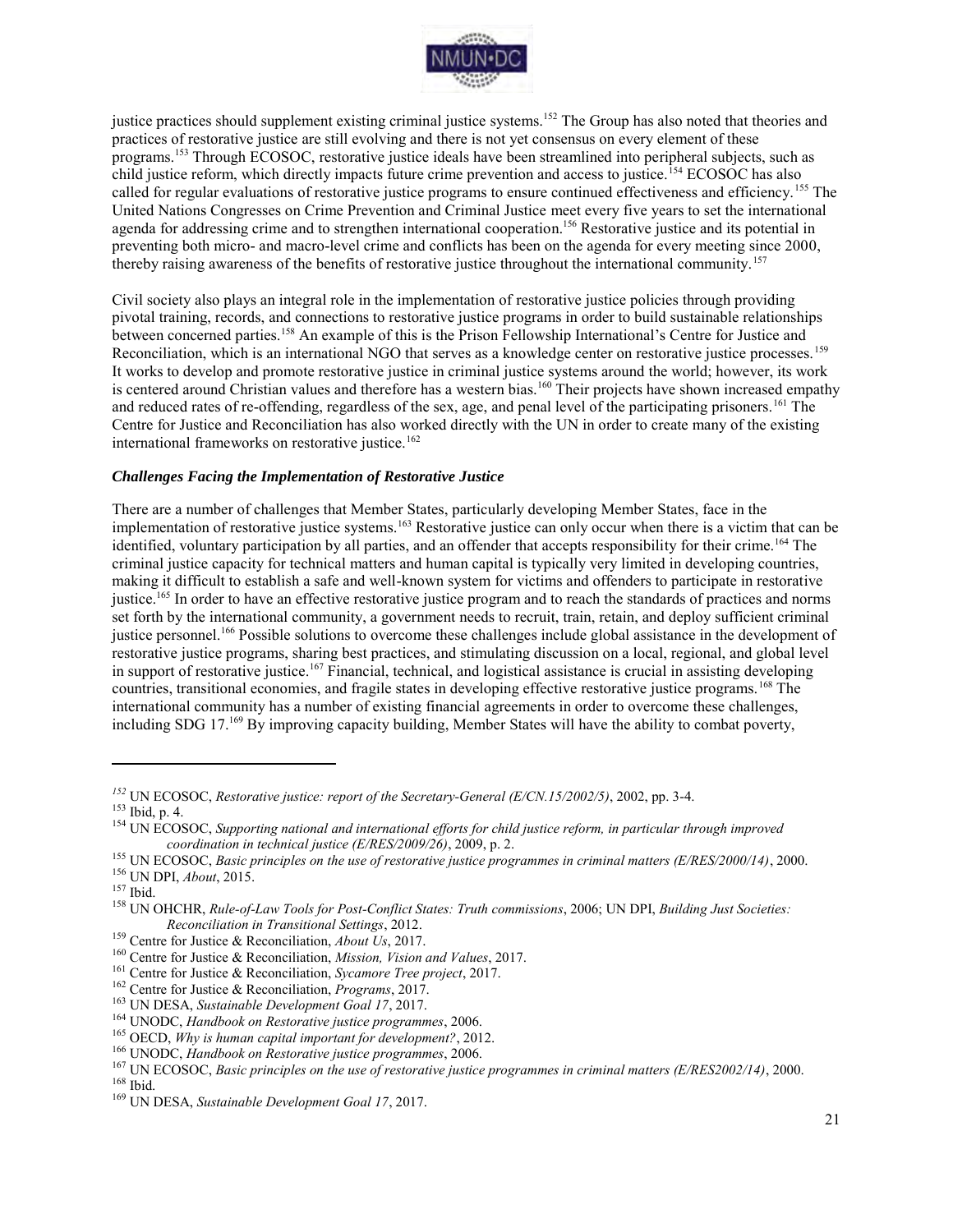

promote a healthy economy, and implement an effective criminal justice system, all of which will have a significant impact on lowering crime.<sup>170</sup>

#### *Truth and Reconciliation*

National truth and reconciliation commissions are large-scale restorative justice processes that build and restore the relationship between a government and its people that was damaged over the course of civil conflict, such as a nonpeaceful transition of power or a genocide.<sup>171</sup> These commissions also reinforce the right to information and can help Member States and intergovernmental organizations understand the root causes of major conflicts.<sup>172</sup> Establishing a truth and reconciliation commission is a national choice and requires an individualized model in order to deal with the specific issues that a Member State and its people have faced.<sup>173</sup> There are several aspects to consider when creating a mandate for a truth and reconciliation commission, such as a period of operation, a temporal mandate, and the type of violations that will be considered within the commission.<sup>174</sup> From their establishment to conclusion, truth and reconciliation commissions are often a years-long process with a large staff, large operating budget, and large public outreach initiatives.<sup>175</sup>

#### *Case Study: The Truth and Reconciliation Commission of South Africa, 1994*

After the dissolution of apartheid in South Africa, the government undertook a restorative justice operation known as the Truth and Reconciliation Commission (TRC) of South Africa.<sup>176</sup> The South African Parliament adopted the *Promotion of National Unity and Reconciliation Act* in 1995, which established the TRC and was assembled with input from hundreds of hearings, CSOs, and the Catholic Church.<sup>177</sup> 17 commissioners were appointed to the TRC, whose efforts dwarfed those of previous commissions both in operational size and jurisdiction.<sup>178</sup> The TRC operated for a total of six years, and was mandated to corroborate every statement made by victims.<sup>179</sup> The efforts of the TRC were focused on "narrowing the range of permissible lies" and it functioned on the notion that "revealing is healing."<sup>180</sup> The TRC heard more than 23,000 testimonies and worked towards policy and amnesty recommendations for the state to consider.<sup>181</sup> While the TRC was of a grand scale, the results have been meager.<sup>182</sup> Many victims have voiced discontent with the amnesty program that was put in place by the TRC and received fewer reparations from the government than was recommended by the TRC.<sup>183</sup> Since the conclusion of the TRC, the Institute for Justice and Reconciliation has taken its place as the major organization for promoting justice, peacebuilding, and dialogue on restorative justice and lessons learned from the TRC in South Africa.<sup>184</sup>

<sup>170</sup> UN General Assembly, *Crime is both cause, consequence of poverty, Third Committee told as it begins discussion of crime prevention, international drug control*, 2005.

<sup>171</sup> OHCHR, *Rule-of-Law Tools for Post-Conflict States: Truth commissions*, 2006; UN DPI, *Building Just Societies: Reconciliation in Transitional Settings*, 2012.

<sup>172</sup> OHCHR, *Rule-of-Law Tools for Post-Conflict States: Truth commissions*, 2006.

<sup>173</sup> Ibid.

<sup>174</sup> Ibid.

 $175$  Ibid.

<sup>176</sup> Truth & Reconciliation, *Welcome to the official Truth and Reconciliation Commission Website*, 2017.

<sup>177</sup> International Institute for Democracy and Electoral Assistance, *Reconciliation After Violent Conflict: A Handbook*, 2003; Government of South Africa, *Promotion of National Unity and Reconciliation Act 34 of 1995*, 1995.

<sup>178</sup> International Institute for Democracy and Electoral Assistance, *Reconciliation After Violent Conflict: A Handbook*, 2003, p. 144.

 $179$  Ibid.

<sup>180</sup> International Institute for Democracy and Electoral Assistance, *Reconciliation after Violent Conflict: A Handbook*, 2003, p. 23; OHCHR, *Rule-of-Law Tools for Post-Conflict States: Truth commissions*, 2006; UN DPI, *Building Just Societies: Reconciliation in Transitional Settings*, 2012.

<sup>181</sup> International Institute for Democracy and Electoral Assistance, *Reconciliation After Violent Conflict: A Handbook*, 2003, p. 140.

<sup>182</sup> Smith, et al., *Special report: Truth, justice, and reconciliation*, 2014.

<sup>183</sup> Smith, et al., *Special report: Truth, justice, and reconciliation*, 2014; Cornell Law School, *South African Truth Commission*, 2017.

<sup>184</sup> The Institute for Justice and Reconciliation, *Programmes*, 2017.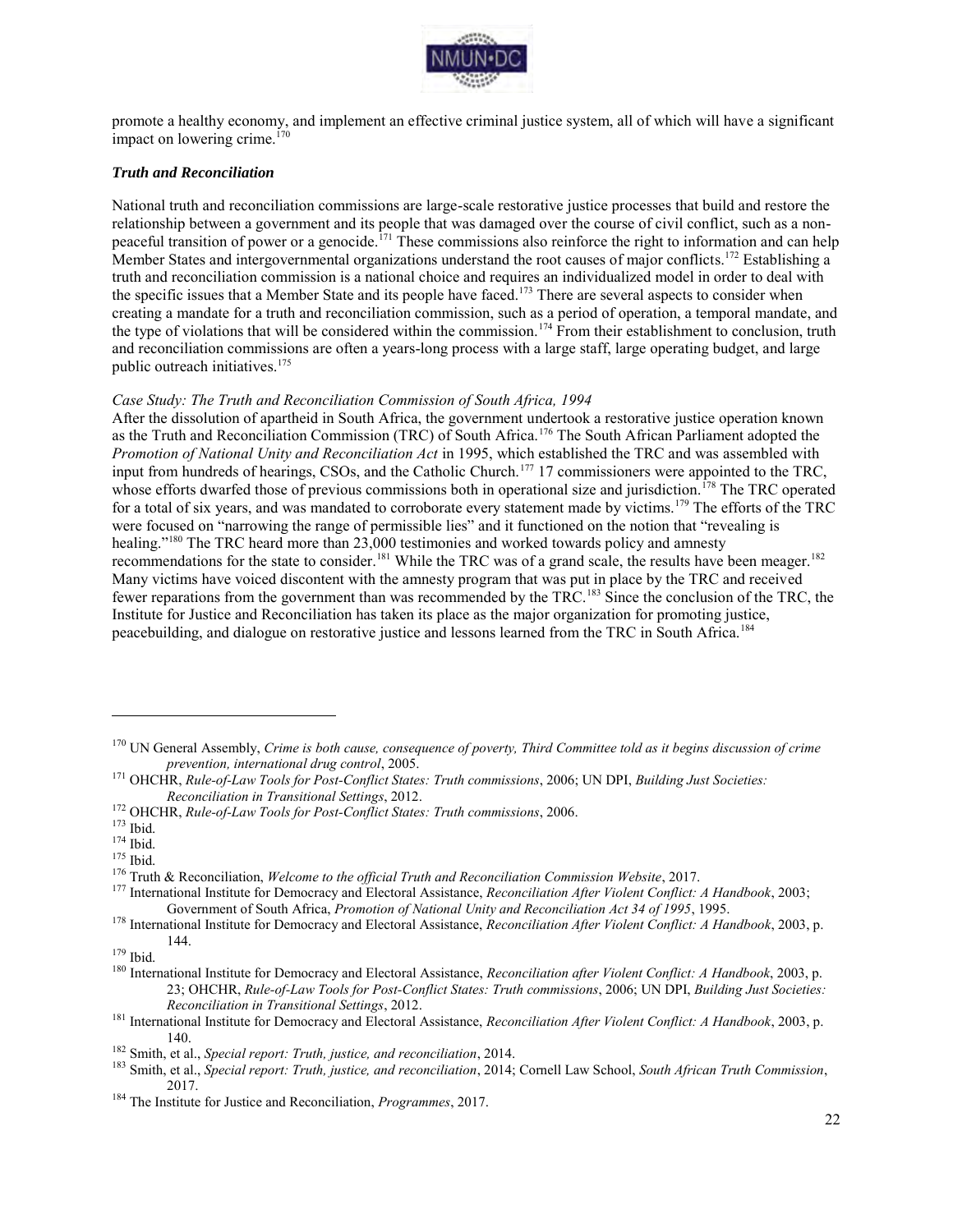

The UN was present throughout the governmental transition for South Africa.<sup>185</sup> It spoke out against apartheid and created the United Nations Observer Mission in South Africa in order to assist the election process.<sup>186</sup> The UN did not, however, play an influential role within the TRC itself.<sup>187</sup> Specifically, the UN took on an observer role, and allowed the local government to take on the primary role in the reconciliation process to respect South Africa's sovereignty throughout the process.<sup>188</sup>

#### *Conclusion*

Restorative justice programs are a valuable tool for local, regional, and international entities that seek healing and justice for past criminal offenses.<sup>189</sup> The international community has developed guidelines to assist Member States in developing these programs, and continues to evolve and improve their strategies over time.<sup>190</sup> In order to fully address this topic, Member States can look to existing frameworks, bodies, and goals laid out by the international community in order to continue to seek justice for all peoples.

### **Annotated Bibliography**

International Institute for Democracy and Electoral Assistance. (2003). *Reconciliation after Violent Conflict: A Handbook*. Retrieved 20 April 2017 from: [http://www.un.org/en/peacebuilding/pbso/pdf/Reconciliation-After-](http://www.un.org/en/peacebuilding/pbso/pdf/Reconciliation-After-Violent-Conflict-A-Handbook-Full-English-PDF.pdf)[Violent-Conflict-A-Handbook-Full-English-PDF.pdf](http://www.un.org/en/peacebuilding/pbso/pdf/Reconciliation-After-Violent-Conflict-A-Handbook-Full-English-PDF.pdf)

*This document was developed in order to assist Member States in establishing restorative justice practices after armed conflict. It provides a comprehensive framework for when reconciliation can and should be used, outlines the parties that should be involved in the reconciliation process, and touches on the involvement of the international community. It is a useful tool for delegates to gain a strong understanding of macro-level restorative justice processes. Delegates should look for similarities between their Member State's current justice needs and the recommendations made in this handbook. This can be used as a resource to understand challenges Member States may face in implementing such initiatives. This is also an excellent resource to find further case studies on the topic.* 

Office of the United Nations High Commissioner for Human Rights. (2006). *Rule-of-Law tools for post-conflict states: Truth commissions* [Report]. Retrieved April 15 2017 from: [https://www.un.org/ruleoflaw/files/ruleoflaw-](https://www.un.org/ruleoflaw/files/ruleoflaw-TruthCommissions_en.pdf)[TruthCommissions\\_en.pdf](https://www.un.org/ruleoflaw/files/ruleoflaw-TruthCommissions_en.pdf)

*This report is meant to be used by Member States wishing to establish a truth and reconciliation commission. It gives specific guidelines for the rules of procedure and practice for such entities. This is another excellent tool for delegates to get a firm understanding of nation-wide restorative justice practices. It will not only assist in achieving a solid understanding of implementing restorative justice policies, but will provide insight as to some of the history of truth and reconciliation commissions.* 

United Nations, Department of Public Information. (2012). *Building Just Societies: Reconciliation in Transitional Settings* [Report]. Retrieved 20 April 2017 from: [http://www.un.org/en/peacebuilding/pbso/pdf/12-58492\\_feb13.pdf](http://www.un.org/en/peacebuilding/pbso/pdf/12-58492_feb13.pdf) 

*Fragile states often face difficulty in establishing justice systems. This document provides insight into truth and reconciliation that is tailored specifically to fragile states and states that are in transition. This publication is a report from a workshop held in Accra, Ghana to discuss the benefits of restorative justice. It is a helpful resource to understand the real-life application of restorative justice and reconciliation practices.* 

United Nations, Economic and Social Council. (2002). *Basic principles on the use of restorative justice programmes in criminal matters (E/RES/2002/14)* [Resolution]. Retrieved 20 April 2017 from:

<sup>185</sup> DeMinck, *The Origins of Truth and Reconciliation Commissions: South Africa, Sierra Leone, and Peru*, 2007, p. 11.

<sup>186</sup> Ibid, p. 15.

<sup>187</sup> Ibid.

<sup>188</sup> Ibid.

<sup>189</sup> Centre for Justice & Reconciliation, *Our Impact*, 2017.

<sup>190</sup> UNICEF, *Toolkit on Diversion and Alternatives to Detention*, 2010.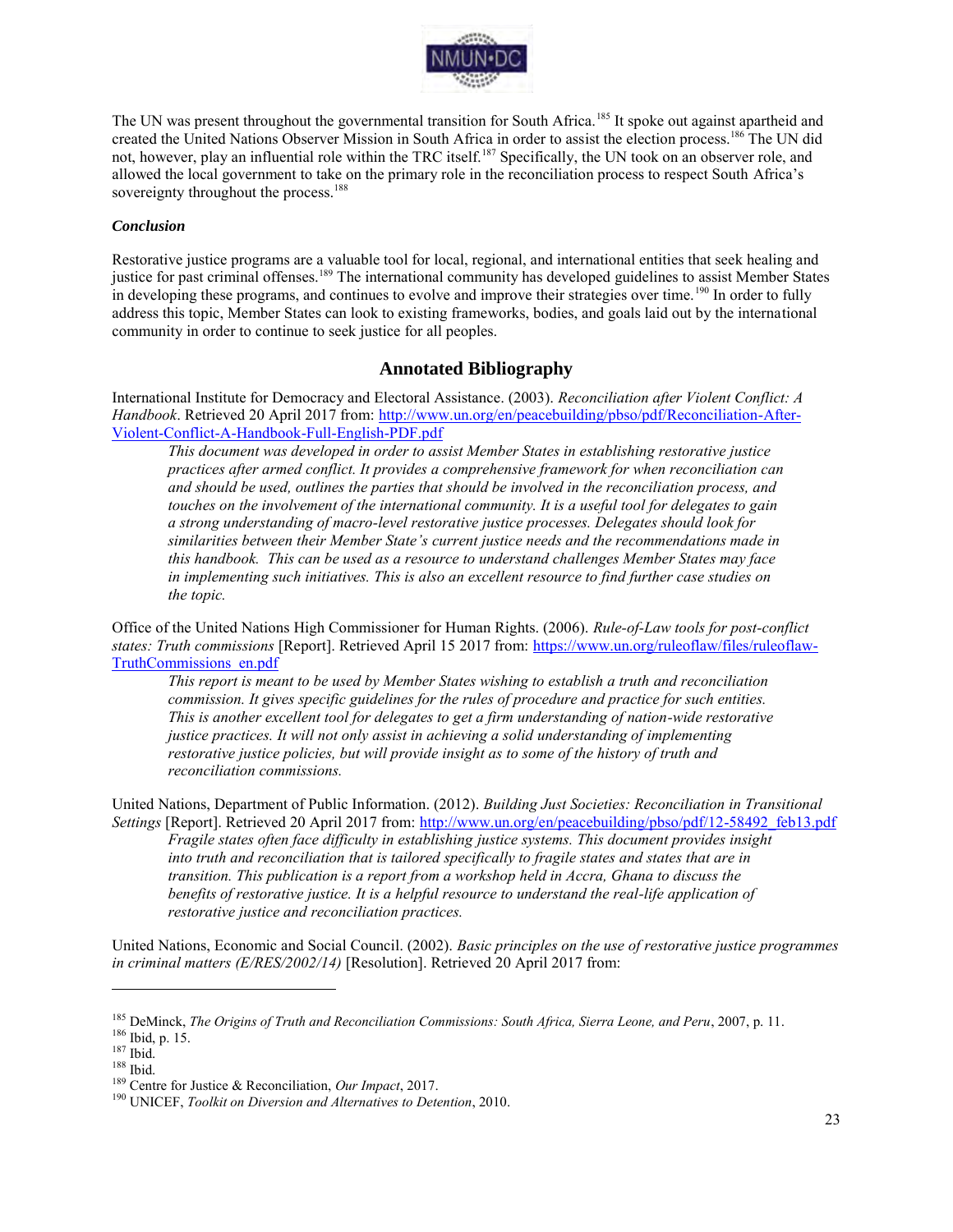

[https://www.unodc.org/documents/commissions/CCPCJ/Crime\\_Resolutions/2000-](https://www.unodc.org/documents/commissions/CCPCJ/Crime_Resolutions/2000-2009/2000/ECOSOC/Resolution_2000-14.pdf) [2009/2000/ECOSOC/Resolution\\_2000-14.pdf](https://www.unodc.org/documents/commissions/CCPCJ/Crime_Resolutions/2000-2009/2000/ECOSOC/Resolution_2000-14.pdf) 

> *This resolution builds off of its predecessor from 2000 and gives more detail to the expectations for the international community with respect to restorative justice. Delegates may use this resolution to gain a stronger understanding of the process of restorative justice. Its annex clearly explains when restorative justice is appropriate, how to implement restorative justice, and also looks into the future of restorative justice.*

United Nations Office on Drugs and Crime. (2006). *Handbook on Restorative Justice Programmes*. Retrieved 21 April 2017 from: [https://www.unodc.org/pdf/criminal\\_justice/06-56290\\_Ebook.pdf](https://www.unodc.org/pdf/criminal_justice/06-56290_Ebook.pdf)

*This handbook is an incredibly helpful resource for this topic. The handbook has an effective introduction to restorative justice and goes over the basic concepts of this topic. It gives delegates an in-depth and straight-forward explanation on various approaches, principles, and procedures of restorative justice. It is a useful tool for understanding the expectations that are set out by the international community for Member States to meet in the restorative justice process.* 

# **Bibliography**

Centre for Justice & Reconciliation. (2015). *Centre for Justice & Reconciliation: There is a better way* [Website]. Retrieved July 9 2017 from:<http://pficjr.org/>

Centre for Justice & Reconciliation. (2017). *About Us* [Website]. Retrieved 10 June 2017 from: <http://restorativejustice.org/about-us/>

Centre for Justice & Reconciliation. (2017). *Mission, Vision and Values* [Website]. Retrieved 10 June 2017 from: <http://restorativejustice.org/about-us/mission-vision-and-values/>

Centre for Justice & Reconciliation. (2017). *Our Impact* [Website]. Retrieved 10 June 2017 from: <http://restorativejustice.org/about-us/our-impact/>

Centre for Justice & Reconciliation. (2017). *Restorative Justice in Africa* [Website]. Retrieved 19 May 2017 from: <http://restorativejustice.org/restorative-justice/about-restorative-justice/around-the-world/africa/>

Centre for Justice & Reconciliation. (2017). *Restorative Justice in Europe* [Website]. Retrieved 19 May 2017 from: <http://restorativejustice.org/restorative-justice/about-restorative-justice/around-the-world/europe/>

Centre for Justice & Reconciliation. (2017). *Tutorial: Introduction to Restorative Justice* [Website]. Retrieved 19 May 2017 from: [http://restorativejustice.org/restorative-justice/about-restorative-justice/tutorial-intro-to-restorative](http://restorativejustice.org/restorative-justice/about-restorative-justice/tutorial-intro-to-restorative-justice/)[justice/](http://restorativejustice.org/restorative-justice/about-restorative-justice/tutorial-intro-to-restorative-justice/)

Cornell Law School. (2017). *South African Truth Commission* [Website]. Retrieved 6 July 2017 from: [https://www.law.cornell.edu/wex/south\\_african\\_truth\\_commission](https://www.law.cornell.edu/wex/south_african_truth_commission) 

DeMinck, A. (2007). *The Origins of Truth and Reconciliation Commissions: South Africa, Sierra Leone, and Peru*. Retrieved 17 June 2017 from:

[http://digitalcommons.macalester.edu/cgi/viewcontent.cgi?article=1007&context=soci\\_honors](http://digitalcommons.macalester.edu/cgi/viewcontent.cgi?article=1007&context=soci_honors) 

Government of South Africa. (1995). *Promotion of National Unity and Reconciliation Act 34 of 1995*. Retrieved 21 April 2017 from:<http://www.justice.gov.za/legislation/acts/1995-034.pdf>

The Institute for Justice and Reconciliation. (2017). *Programmes* [Website]. Retrieved 5 July 2017 from: <http://www.ijr.org.za/programmes/>

International Criminal Court. (2012, December 11). *ICC President tells World Parliamentary Conference "ICC brings retributive and restorative justice together with the prevention of future crimes"*. Retrieved 14 June 2017 from[: https://www.icc-cpi.int/Pages/item.aspx?name=pr860](https://www.icc-cpi.int/Pages/item.aspx?name=pr860)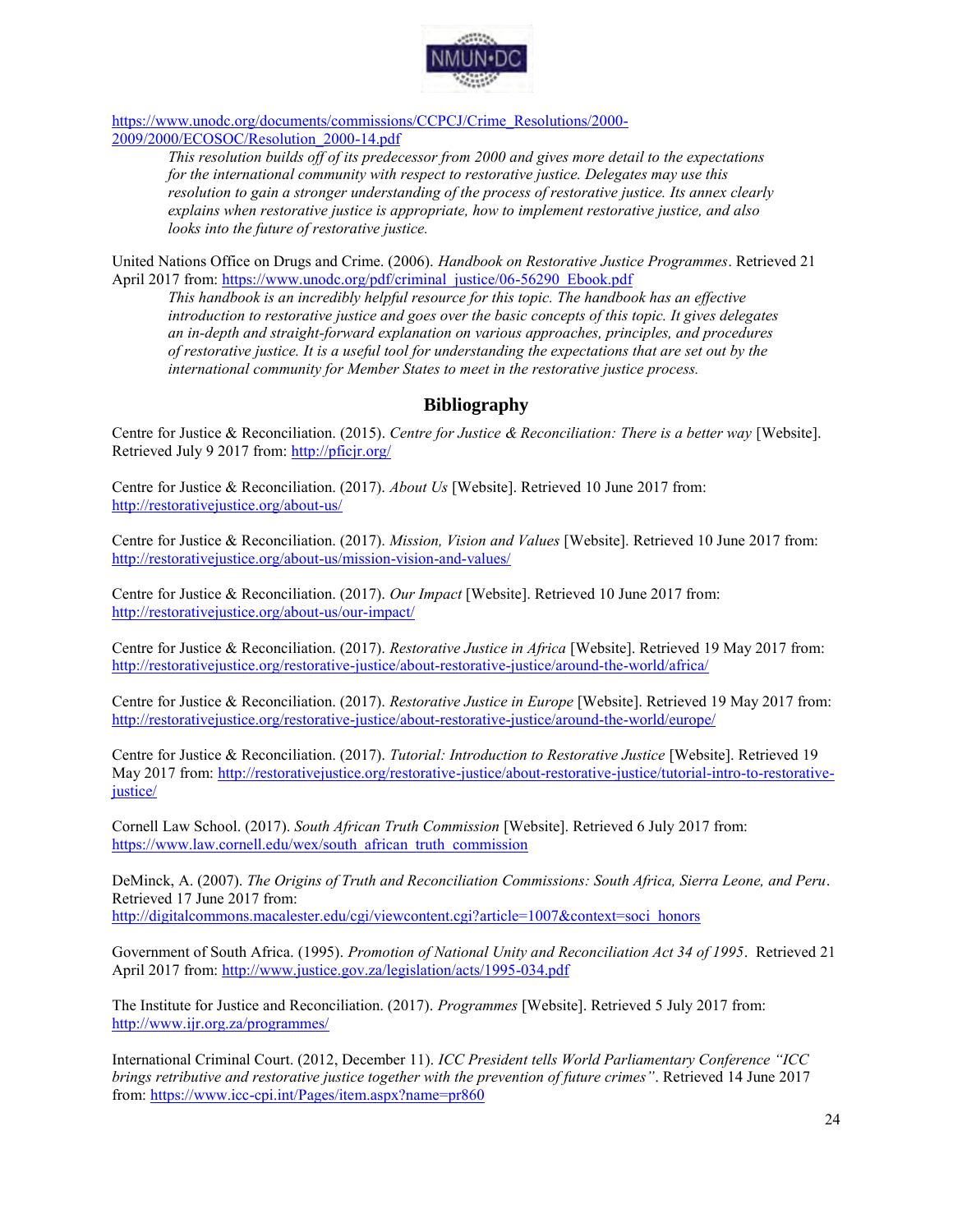

International Institute for Democracy and Electoral Assistance. (2003). *Reconciliation after Violent Conflict: A Handbook*. Retrieved 20 April 2017 from: [http://www.un.org/en/peacebuilding/pbso/pdf/Reconciliation-After-](http://www.un.org/en/peacebuilding/pbso/pdf/Reconciliation-After-Violent-Conflict-A-Handbook-Full-English-PDF.pdf)[Violent-Conflict-A-Handbook-Full-English-PDF.pdf](http://www.un.org/en/peacebuilding/pbso/pdf/Reconciliation-After-Violent-Conflict-A-Handbook-Full-English-PDF.pdf)

Office of the United Nations High Commissioner for Human Rights. (2006). *Rule-of-Law tools for post-conflict states: Truth commissions* [Report]. Retrieved April 15 2017 from: [https://www.un.org/ruleoflaw/files/ruleoflaw-](https://www.un.org/ruleoflaw/files/ruleoflaw-TruthCommissions_en.pdf)[TruthCommissions\\_en.pdf](https://www.un.org/ruleoflaw/files/ruleoflaw-TruthCommissions_en.pdf)

Organization for Economic Cooperation and Development. (2012). *Why is human capital important for development?* [Website]. Retrieved 17 June 2017 from:<https://community.oecd.org/docs/DOC-41754>

Smith, D. (2014, June 24). *Special report: Truth, justice and reconciliation*. Retrieved 5 July 2017 from: <https://www.theguardian.com/world/2014/jun/24/truth-justice-reconciliation-civil-war-conflict>

TAP Network. (2016). *Advocacy: Justice and the SDGs*. Retrieved 10 June 2017 from: [https://namati.org/wp](https://namati.org/wp-content/uploads/2016/11/TAP_Advocacy_JusticeandtheSDGs.pdf)[content/uploads/2016/11/TAP\\_Advocacy\\_JusticeandtheSDGs.pdf](https://namati.org/wp-content/uploads/2016/11/TAP_Advocacy_JusticeandtheSDGs.pdf)

Truth & Reconciliation Commission. (2017). *Welcome to the official Truth and Reconciliation Commission Website* [Website]. Retrieved 17 May 2017 from:<http://www.justice.gov.za/trc/index.html>

United Nations Children's Fund. (2010). Toolkit on Diversion and Alternatives to Detention: Restorative Justice [Website]. Retrieved 17 June 2017 from: [https://www.unicef.org/tdad/index\\_56513.html](https://www.unicef.org/tdad/index_56513.html)

United Nations, Commission on Crime Prevention and Criminal Justice. (2017). *A summary of comments received on the use and application of the Basic Principles on the Use of Restorative Justice Programmes in Criminal Matters*. Retrieved 6 July 2017 from:

[https://www.unodc.org/documents/commissions/CCPCJ/CCPCJ\\_Sessions/CCPCJ\\_26/E\\_CN15\\_2017\\_CRP1\\_e\\_V17](https://www.unodc.org/documents/commissions/CCPCJ/CCPCJ_Sessions/CCPCJ_26/E_CN15_2017_CRP1_e_V1703590.pdf) [03590.pdf](https://www.unodc.org/documents/commissions/CCPCJ/CCPCJ_Sessions/CCPCJ_26/E_CN15_2017_CRP1_e_V1703590.pdf) 

United Nations, Congress on the Prevention of Crime and the Treatment of Offenders. (2000). *Vienna Declaration on Crime and Justice: Meeting the Challenges of the Twenty-first Century*. Retrieved 19 April 2017 from: <http://undocs.org/A/CONF.187/4/Rev.3>

[United Nations, Congress on Crime Prevention and Criminal Justice. \(2005\).](http://www.un.org/events/11thcongress/docs/Journal_7_E.pdf) *Schedule of Meetings* [Website]. [Retrieved 23 May 2017 from: http://www.un.org/events/11thcongress/docs/Journal\\_7\\_E.pdf](http://www.un.org/events/11thcongress/docs/Journal_7_E.pdf)

United Nations, Congress on Crime Prevention and Criminal Justice. (2010). *Workshop 2: Survey of United Nations and other best practices in the treatment of prisoners in the criminal justice system (A/Conf.213/13)* [Background Paper]. Retrieved 23 May 2017 from:<http://undocs.org/A/Conf.213/13>

United Nations, Congress on Crime Prevention and Criminal justice. (2015). *United Nations Congresses on Crime Prevention and Criminal Justice 1955-2015: 60 years of achievement* [Report]. Retrieved 17 May 2017 from: [http://www.un.org/en/events/crimecongress2015/pdf/60\\_years\\_booklet\\_EN.pdf](http://www.un.org/en/events/crimecongress2015/pdf/60_years_booklet_EN.pdf)

United Nations, Department of Economic and Social Affairs. (2017). *Sustainable Development Goal 17: Strengthen the means of implementation and revitalize the global partnership for sustainable development* [Website]. Retrieved 17 June 2017 from:<https://sustainabledevelopment.un.org/sdg17>

United Nations, Department of Public Information. (2012). *Building Just Societies: Reconciliation in Transitional Settings* [Report]. Retrieved 20 April 2017 from: [http://www.un.org/en/peacebuilding/pbso/pdf/12-58492\\_feb13.pdf](http://www.un.org/en/peacebuilding/pbso/pdf/12-58492_feb13.pdf) 

United Nations, Department of Public Information. (2015). *About* [Website]. Retrieved 17 June 2017 from: <http://www.un.org/en/events/crimecongress2015/about.shtml>